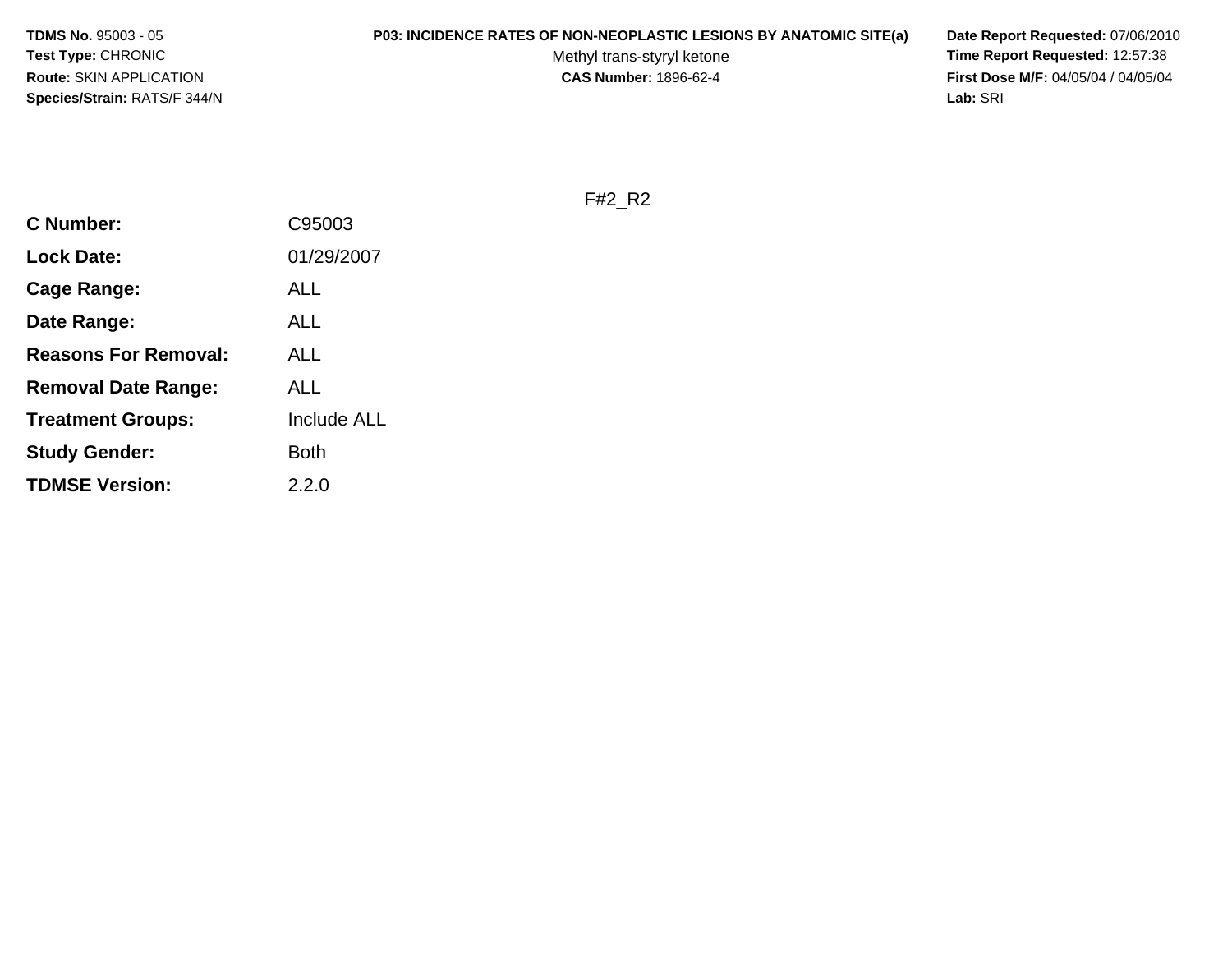#### **Test Type:** CHRONIC**Route:** SKIN APPLICATION

**Species/Strain:** RATS/F 344/N

**P03: INCIDENCE RATES OF NON-NEOPLASTIC LESIONS BY ANATOMIC SITE(a) Date Report Requested:** 07/06/2010

Methyl trans-styryl ketone<br>CAS Number: 1896-62-4

 **Time Report Requested:** 12:57:38 **First Dose M/F:** 04/05/04 / 04/05/04<br>Lab: SRI **Lab:** SRI

| <b>FISCHER 344 RATS MALE</b>                      | 0 MG/KG  | 10 MG/KG     | 30 MG/KG               | 90 MG/KG          |  |
|---------------------------------------------------|----------|--------------|------------------------|-------------------|--|
| <b>Disposition Summary</b>                        |          |              |                        |                   |  |
|                                                   |          |              |                        |                   |  |
| <b>Animals Initially In Study</b>                 | 50       | 50           | 50                     | 50                |  |
| <b>Early Deaths</b>                               |          |              |                        |                   |  |
| <b>Moribund Sacrifice</b><br><b>Natural Death</b> | 15<br>8  | 14           | 19<br>$\boldsymbol{9}$ | 17<br>$\mathbf 3$ |  |
| <b>Survivors</b>                                  |          | $\bf 6$      |                        |                   |  |
| <b>Natural Death</b>                              |          | $\mathbf{1}$ |                        | $\mathbf{1}$      |  |
| <b>Terminal Sacrifice</b>                         | 27       | 29           | 22                     | 29                |  |
| <b>Animals Examined Microscopically</b>           | 50       | 50           | 50                     | 50                |  |
| <b>ALIMENTARY SYSTEM</b>                          |          |              |                        |                   |  |
| Intestine Large, Cecum                            | (50)     | (49)         | (49)                   | (50)              |  |
| Angiectasis                                       |          |              |                        | $1(2\%)$          |  |
| Edema                                             | 3(6%)    | 2(4%)        | 2(4%)                  | 1(2%)             |  |
| Infiltration Cellular, Mixed Cell                 |          | 1(2%)        |                        |                   |  |
| Intestine Large, Colon                            | (48)     | (50)         | (50)                   | (50)              |  |
| Edema                                             |          |              |                        | 1(2%)             |  |
| Inflammation, Chronic                             |          |              | 1(2%)                  |                   |  |
| Epithelium, Hyperplasia                           |          |              | 1(2%)                  |                   |  |
| Intestine Large, Rectum                           | (46)     | (48)         | (48)                   | (48)              |  |
| Edema                                             |          |              |                        | 1(2%)             |  |
| Epithelium, Hyperplasia                           |          |              | 1(2%)                  |                   |  |
| Intestine Small, Duodenum                         | (49)     | (50)         | (50)                   | (50)              |  |
| Epithelium, Hyperplasia                           | 4(8%)    |              | 3(6%)                  |                   |  |
| Intestine Small, Ileum                            | (49)     | (48)         | (49)                   | (48)              |  |
| Hemorrhage                                        |          |              |                        | 1(2%)             |  |
| Intestine Small, Jejunum                          | (46)     | (45)         | (45)                   | (48)              |  |
| Inflammation, Chronic Active                      |          | 1(2%)        |                        |                   |  |
| Epithelium, Hyperplasia                           |          |              | 1(2%)                  |                   |  |
| Liver                                             | (50)     | (50)         | (50)                   | (50)              |  |
| Angiectasis                                       |          | 1(2%)        |                        | 1(2%)             |  |
| <b>Basophilic Focus</b>                           | 20 (40%) | 23 (46%)     | 19 (38%)               | 27 (54%)          |  |
| <b>Clear Cell Focus</b>                           | 16 (32%) | 19 (38%)     | 14 (28%)               | 10 (20%)          |  |
| Degeneration, Cystic                              | 4(8%)    | 4(8%)        | 3(6%)                  | 1(2%)             |  |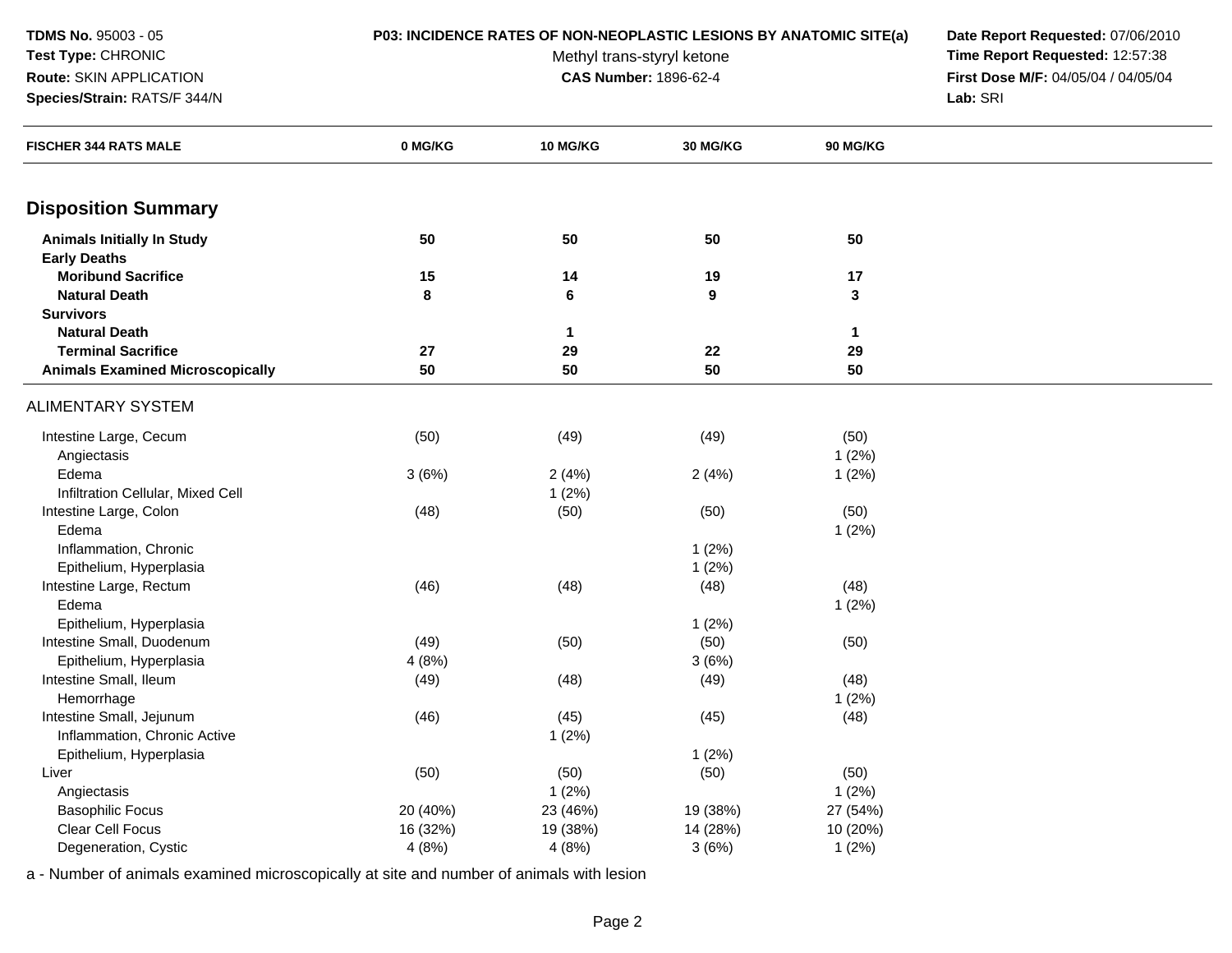#### **Test Type:** CHRONIC**Route:** SKIN APPLICATION

**Species/Strain:** RATS/F 344/N

## **P03: INCIDENCE RATES OF NON-NEOPLASTIC LESIONS BY ANATOMIC SITE(a) Date Report Requested:** 07/06/2010

Methyl trans-styryl ketone<br>CAS Number: 1896-62-4

 **Time Report Requested:** 12:57:38 **First Dose M/F:** 04/05/04 / 04/05/04<br>Lab: SRI **Lab:** SRI

| <b>FISCHER 344 RATS MALE</b>          | 0 MG/KG  | 10 MG/KG | <b>30 MG/KG</b> | <b>90 MG/KG</b> |  |
|---------------------------------------|----------|----------|-----------------|-----------------|--|
|                                       |          |          |                 |                 |  |
| <b>Eosinophilic Focus</b>             | 10 (20%) | 5 (10%)  | 2(4%)           | 8 (16%)         |  |
| Fibrosis                              |          |          | 1(2%)           |                 |  |
| Hematopoietic Cell Proliferation      |          |          |                 | 1(2%)           |  |
| Hepatodiaphragmatic Nodule            | 3(6%)    | 9(18%)   | 6 (12%)         | 7 (14%)         |  |
| Infiltration Cellular, Mixed Cell     | 2(4%)    | 2(4%)    | 4(8%)           | 2(4%)           |  |
| Mixed Cell Focus                      | 7 (14%)  | 8 (16%)  | 8 (16%)         | 12 (24%)        |  |
| Necrosis, Focal                       | 1(2%)    | 1(2%)    |                 | 2(4%)           |  |
| Thrombosis                            |          | 1(2%)    |                 |                 |  |
| Bile Duct, Hyperplasia                | 40 (80%) | 31 (62%) | 29 (58%)        | 37 (74%)        |  |
| Centrilobular, Necrosis               | 3(6%)    | 5(10%)   | 4(8%)           | 3(6%)           |  |
| Hepatocyte, Hyperplasia, Focal        | 1(2%)    | 1(2%)    | 1(2%)           | 2(4%)           |  |
| Hepatocyte, Vacuolization Cytoplasmic | 9(18%)   | 6 (12%)  | 6(12%)          | 6 (12%)         |  |
| Kupffer Cell, Pigmentation            | 1(2%)    | 1(2%)    |                 | 1(2%)           |  |
| Oval Cell, Hyperplasia                |          | 1(2%)    |                 |                 |  |
| Mesentery                             | (15)     | (14)     | (7)             | (12)            |  |
| <b>Accessory Spleen</b>               | 3(20%)   | 1(7%)    |                 | 3(25%)          |  |
| Hemorrhage                            |          | 1(7%)    |                 |                 |  |
| Mineralization                        |          | 1(7%)    |                 |                 |  |
| Fat, Necrosis                         | 9(60%)   | 8 (57%)  | 6(86%)          | 8 (67%)         |  |
| Oral Mucosa                           | (1)      | (1)      | (0)             | (2)             |  |
| Pancreas                              | (49)     | (50)     | (49)            | (50)            |  |
| Atrophy                               | 32 (65%) | 27 (54%) | 27 (55%)        | 26 (52%)        |  |
| Cyst                                  | 14 (29%) | 10 (20%) | 7 (14%)         | 10 (20%)        |  |
| Acinus, Cytoplasmic Alteration        | 2(4%)    | 3(6%)    | 4(8%)           | 5 (10%)         |  |
| Acinus, Hyperplasia, Focal            | 4(8%)    | 1(2%)    | 1(2%)           | 2(4%)           |  |
| Salivary Glands                       | (50)     | (50)     | (48)            | (50)            |  |
| Atrophy                               | 1(2%)    | 1(2%)    |                 |                 |  |
| Necrosis                              |          | 2(4%)    |                 |                 |  |
| Stomach, Forestomach                  | (50)     | (50)     | (50)            | (50)            |  |
| Edema                                 | 3(6%)    | 1(2%)    | 6 (12%)         | 3(6%)           |  |
| Erosion                               | 1(2%)    |          | 1(2%)           |                 |  |
| Fibrosis                              |          |          |                 | 1(2%)           |  |
| Inflammation, Chronic Active          | 1(2%)    | 2(4%)    |                 |                 |  |
| Perforation                           |          |          | 1(2%)           |                 |  |
| Ulcer                                 | 6(12%)   | 6(12%)   | 8 (16%)         | 3(6%)           |  |
| Epithelium, Hyperplasia               | 8 (16%)  | 6(12%)   | 8(16%)          | 5 (10%)         |  |
|                                       |          |          |                 |                 |  |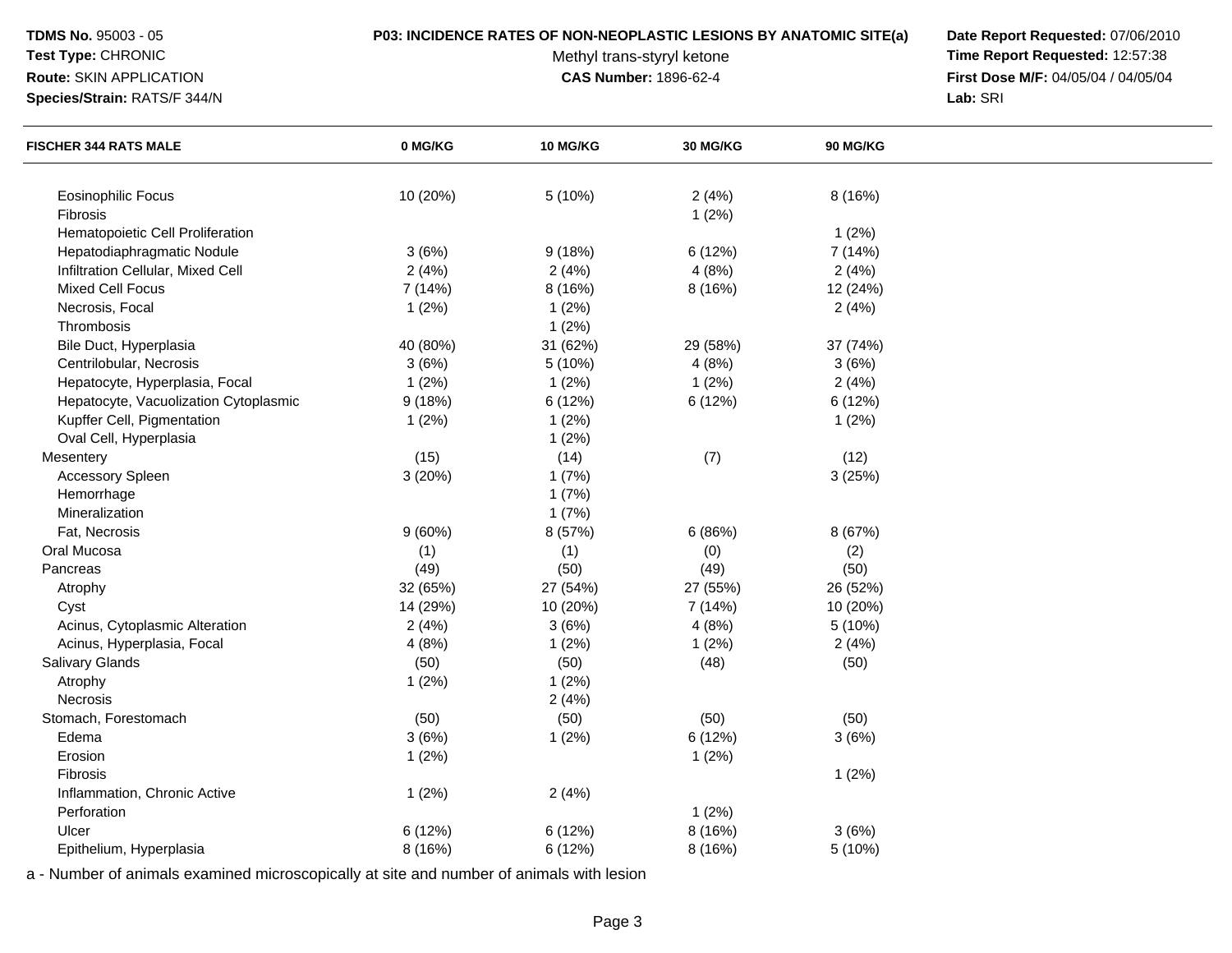#### **Test Type:** CHRONIC**Route:** SKIN APPLICATION

**Species/Strain:** RATS/F 344/N

### **P03: INCIDENCE RATES OF NON-NEOPLASTIC LESIONS BY ANATOMIC SITE(a) Date Report Requested:** 07/06/2010

Methyl trans-styryl ketone<br>CAS Number: 1896-62-4

 **Time Report Requested:** 12:57:38 **First Dose M/F:** 04/05/04 / 04/05/04<br>Lab: SRI **Lab:** SRI

| <b>FISCHER 344 RATS MALE</b>             | 0 MG/KG  | 10 MG/KG | <b>30 MG/KG</b> | <b>90 MG/KG</b> |  |
|------------------------------------------|----------|----------|-----------------|-----------------|--|
|                                          |          |          |                 |                 |  |
| Stomach, Glandular                       | (50)     | (50)     | (50)            | (50)            |  |
| Cyst                                     | 1(2%)    |          |                 | 1(2%)           |  |
| Edema                                    | 1(2%)    | 3(6%)    | 2(4%)           | 1(2%)           |  |
| Erosion                                  | 7 (14%)  | 5 (10%)  | 6 (12%)         | 4(8%)           |  |
| Inflammation, Chronic Active             | 1(2%)    |          |                 |                 |  |
| Mineralization                           |          | 1(2%)    |                 |                 |  |
| Ulcer                                    | 4(8%)    | 3(6%)    | 1(2%)           | 1(2%)           |  |
| Epithelium, Hyperplasia                  |          |          |                 | 1(2%)           |  |
| Glands, Hyperplasia                      | 1(2%)    | 2(4%)    |                 | 3(6%)           |  |
| Tongue                                   | (1)      | (3)      | (4)             | (1)             |  |
| Epithelium, Hyperplasia                  |          | 2(67%)   | 1(25%)          | 1 (100%)        |  |
| CARDIOVASCULAR SYSTEM                    |          |          |                 |                 |  |
| Heart                                    | (50)     | (50)     | (50)            | (50)            |  |
| Cardiomyopathy                           | 45 (90%) | 42 (84%) | 46 (92%)        | 45 (90%)        |  |
| Inflammation, Chronic                    | 1(2%)    |          | 1(2%)           |                 |  |
| Thrombosis                               | 5 (10%)  | 8(16%)   | 3(6%)           | 3(6%)           |  |
| <b>ENDOCRINE SYSTEM</b>                  |          |          |                 |                 |  |
| <b>Adrenal Cortex</b>                    | (50)     | (50)     | (50)            | (50)            |  |
| <b>Accessory Adrenal Cortical Nodule</b> | 25 (50%) | 21 (42%) | 23 (46%)        | 26 (52%)        |  |
| Atrophy                                  |          | 1(2%)    | 1(2%)           |                 |  |
| Degeneration, Fatty                      | 30 (60%) | 23 (46%) | 20 (40%)        | 25 (50%)        |  |
| Hyperplasia, Focal                       | 12 (24%) | 3(6%)    | 4(8%)           | 6(12%)          |  |
| Hypertrophy, Focal                       | 7(14%)   | 11 (22%) | 6(12%)          | 6(12%)          |  |
| Necrosis                                 |          | 1(2%)    |                 |                 |  |
| Adrenal Medulla                          | (49)     | (50)     | (50)            | (50)            |  |
| Hyperplasia                              | 22 (45%) | 17 (34%) | 11 (22%)        | 20 (40%)        |  |
| Islets, Pancreatic                       | (49)     | (50)     | (49)            | (50)            |  |
| Hyperplasia                              | 4(8%)    | 4(8%)    | 6 (12%)         | 2(4%)           |  |
| Parathyroid Gland                        | (49)     | (50)     | (47)            | (47)            |  |
| Hyperplasia                              |          | 1(2%)    |                 |                 |  |
| <b>Pituitary Gland</b>                   | (50)     | (49)     | (50)            | (50)            |  |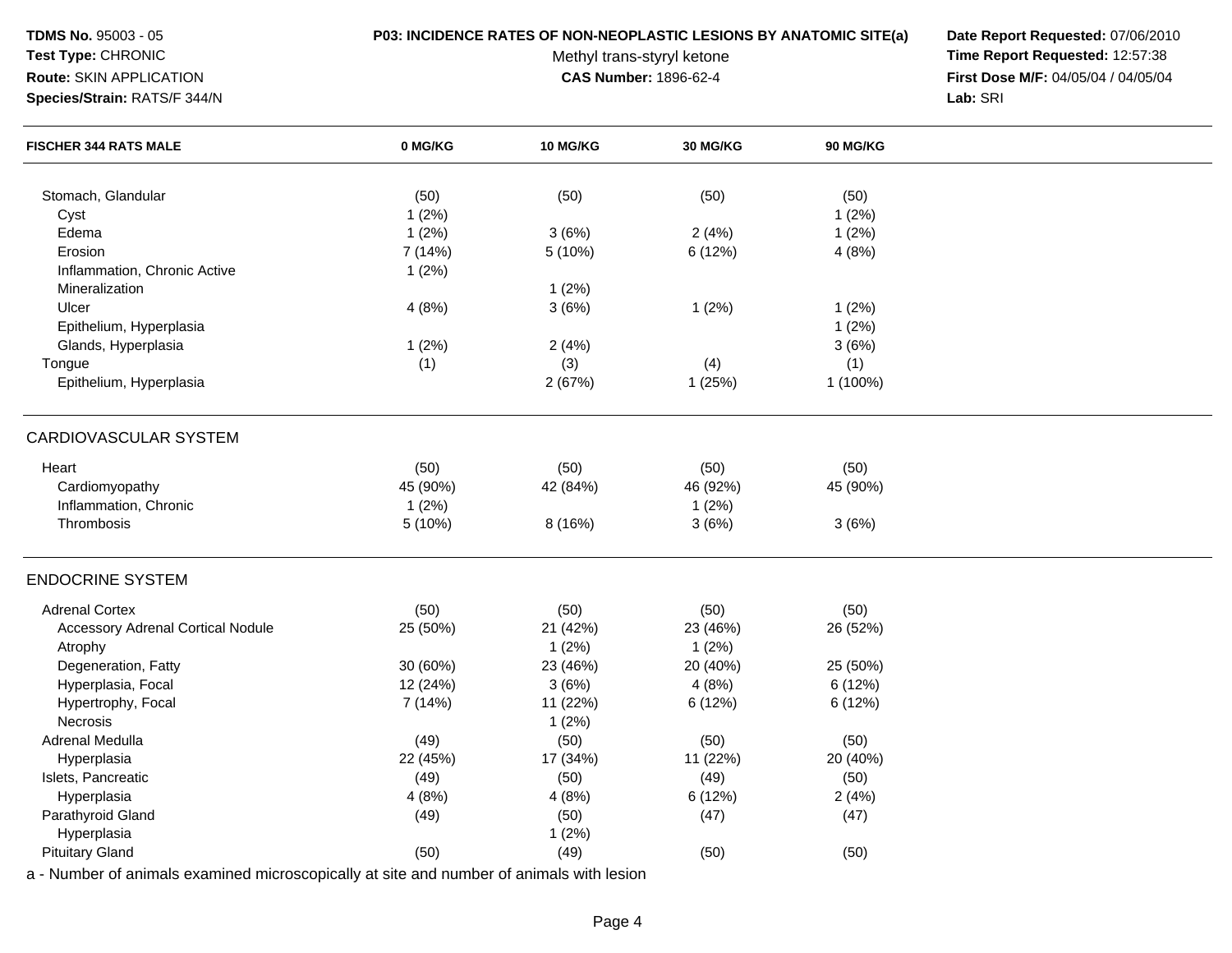## **Test Type:** CHRONIC

**Route:** SKIN APPLICATION

**Species/Strain:** RATS/F 344/N

### **P03: INCIDENCE RATES OF NON-NEOPLASTIC LESIONS BY ANATOMIC SITE(a) Date Report Requested:** 07/06/2010

Methyl trans-styryl ketone<br>CAS Number: 1896-62-4

 **Time Report Requested:** 12:57:38 **First Dose M/F:** 04/05/04 / 04/05/04<br>Lab: SRI **Lab:** SRI

| <b>FISCHER 344 RATS MALE</b>                    | 0 MG/KG  | 10 MG/KG | 30 MG/KG | 90 MG/KG |  |
|-------------------------------------------------|----------|----------|----------|----------|--|
| Pigmentation                                    |          |          |          |          |  |
| Pars Distalis, Angiectasis                      |          | 1(2%)    | 2(4%)    | 6 (12%)  |  |
|                                                 | 2(4%)    | 1(2%)    |          |          |  |
| Pars Distalis, Atrophy<br>Pars Distalis, Cyst   |          | 1(2%)    | 3(6%)    |          |  |
|                                                 | 2(4%)    | 2(4%)    |          |          |  |
| Pars Distalis, Cytoplasmic Alteration, Focal    |          | 1(2%)    | 1(2%)    |          |  |
| Pars Distalis, Hyperplasia                      | 1(2%)    |          |          | 2(4%)    |  |
| Pars Distalis, Hyperplasia, Focal               | 9(18%)   | 9(18%)   | 5 (10%)  | 10 (20%) |  |
| Pars Intermedia, Angiectasis                    | 4(8%)    | 1(2%)    |          | 3(6%)    |  |
| Pars Intermedia, Cyst                           | 1(2%)    | 7(14%)   |          | 3(6%)    |  |
| Pars Intermedia, Hyperplasia, Focal             |          |          | 1(2%)    |          |  |
| Pars Nervosa, Infiltration Cellular, Mixed Cell | 2(4%)    |          |          |          |  |
| <b>Thyroid Gland</b>                            | (46)     | (45)     | (43)     | (49)     |  |
| <b>Ultimobranchial Cyst</b>                     |          |          | $1(2\%)$ | $1(2\%)$ |  |
| C-cell, Hyperplasia                             | 11 (24%) | 9(20%)   | 13 (30%) | 6 (12%)  |  |
| Follicle, Cyst                                  | 3(7%)    | 3(7%)    | 1(2%)    |          |  |
| Follicle, Degeneration, Focal                   |          |          | 1(2%)    | 1(2%)    |  |
| Follicular Cell, Hyperplasia                    | 1(2%)    |          |          |          |  |
| <b>GENERAL BODY SYSTEM</b>                      |          |          |          |          |  |
| <b>Tissue NOS</b>                               | (0)      | (0)      | (0)      | (1)      |  |
| <b>GENITAL SYSTEM</b>                           |          |          |          |          |  |
| <b>Coagulating Gland</b>                        | (0)      | (1)      | (0)      | (1)      |  |
| Cyst                                            |          |          |          | 1 (100%) |  |
| Inflammation, Chronic                           |          | 1 (100%) |          |          |  |
| Epididymis                                      | (50)     | (50)     | (50)     | (50)     |  |
| Granuloma Sperm                                 |          |          | 1(2%)    |          |  |
| Inflammation, Chronic                           | 3(6%)    | 4(8%)    | 3(6%)    |          |  |
| <b>Preputial Gland</b>                          | (50)     | (50)     | (49)     | (50)     |  |
| Cyst                                            |          | 4(8%)    |          |          |  |
| Inflammation, Chronic                           | 14 (28%) | 19 (38%) | 18 (37%) | 13 (26%) |  |
| Prostate                                        | (50)     | (50)     | (50)     | (50)     |  |
| Hyperplasia                                     |          |          |          | 1(2%)    |  |
|                                                 |          |          |          |          |  |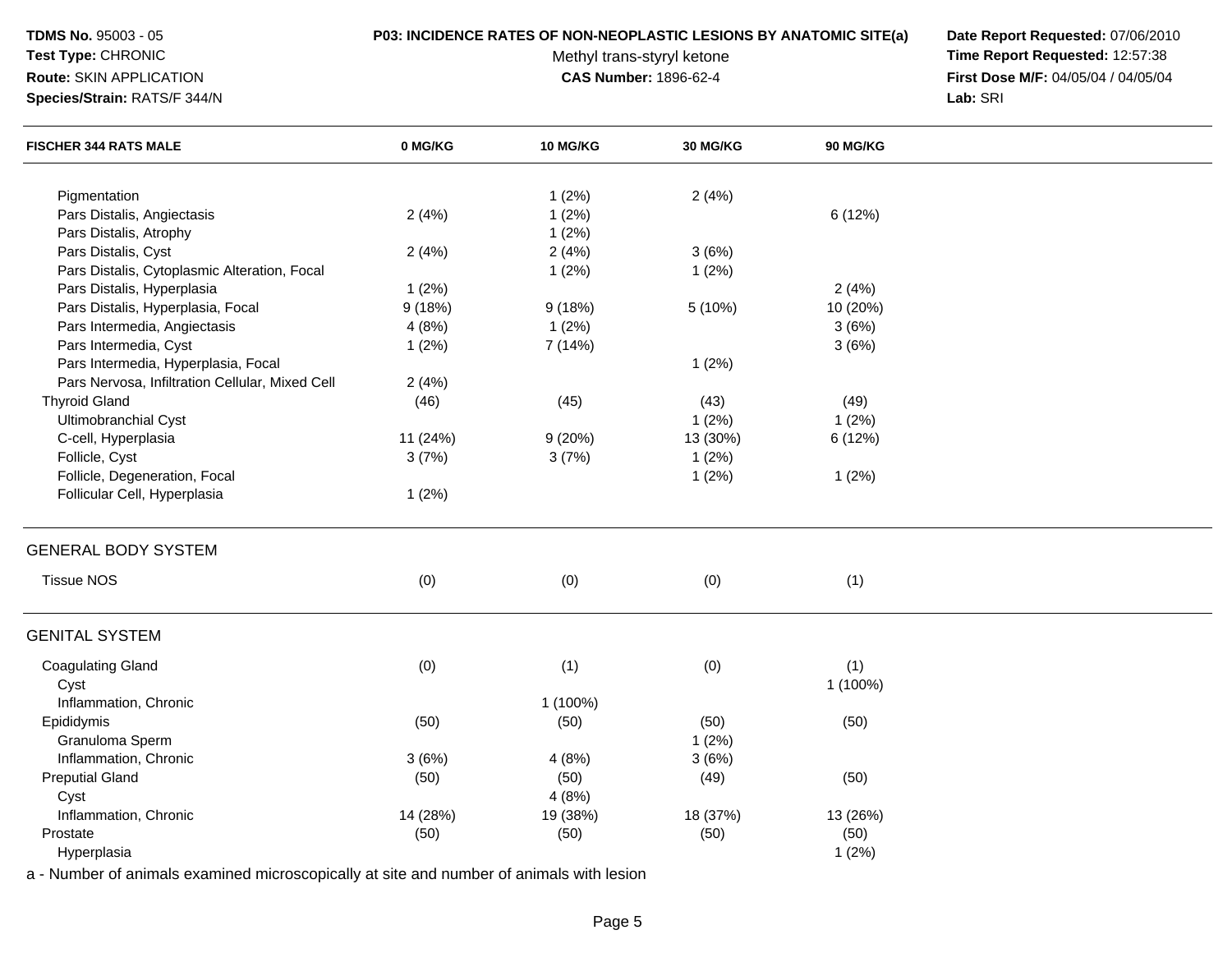| <b>TDMS No. 95003 - 05</b>           | P03: INCIDENCE RATES OF NON-NEOPLASTIC LESIONS BY ANATOMIC SITE(a) | Date Report Requested: 07/06/2010 |                                 |                 |                                     |
|--------------------------------------|--------------------------------------------------------------------|-----------------------------------|---------------------------------|-----------------|-------------------------------------|
| Test Type: CHRONIC                   |                                                                    | Methyl trans-styryl ketone        | Time Report Requested: 12:57:38 |                 |                                     |
| Route: SKIN APPLICATION              |                                                                    |                                   | CAS Number: 1896-62-4           |                 | First Dose M/F: 04/05/04 / 04/05/04 |
| Species/Strain: RATS/F 344/N         |                                                                    |                                   |                                 |                 | Lab: SRI                            |
| <b>FISCHER 344 RATS MALE</b>         | 0 MG/KG                                                            | <b>10 MG/KG</b>                   | <b>30 MG/KG</b>                 | <b>90 MG/KG</b> |                                     |
| Inflammation, Chronic                | 33 (66%)                                                           | 42 (84%)                          | 39 (78%)                        | 42 (84%)        |                                     |
| Epithelium, Hyperplasia              | 3(6%)                                                              | 9(18%)                            | 4(8%)                           | 5 (10%)         |                                     |
| <b>Seminal Vesicle</b>               | (50)                                                               | (50)                              | (50)                            | (50)            |                                     |
| Degeneration                         |                                                                    |                                   |                                 | 1(2%)           |                                     |
| Fibrosis                             | 1(2%)                                                              |                                   |                                 |                 |                                     |
| Inflammation                         |                                                                    |                                   | 1(2%)                           |                 |                                     |
| Inflammation, Chronic                |                                                                    |                                   | 2(4%)                           |                 |                                     |
| <b>Testes</b>                        | (50)                                                               | (50)                              | (50)                            | (50)            |                                     |
| Artery, Inflammation, Chronic        | 1(2%)                                                              | 2(4%)                             |                                 | 1(2%)           |                                     |
| Germinal Epithelium, Atrophy         | 30 (60%)                                                           | 35 (70%)                          | 27 (54%)                        | 36 (72%)        |                                     |
| Interstitial Cell, Hyperplasia       | 6 (12%)                                                            | 13 (26%)                          | 8(16%)                          | 7 (14%)         |                                     |
| <b>HEMATOPOIETIC SYSTEM</b>          |                                                                    |                                   |                                 |                 |                                     |
| <b>Bone Marrow</b>                   | (50)                                                               | (50)                              | (50)                            | (50)            |                                     |
| Hyperplasia                          | 2(4%)                                                              | 7 (14%)                           | 10 (20%)                        | 3(6%)           |                                     |
| Myelofibrosis                        | 2(4%)                                                              | 2(4%)                             | 1(2%)                           | 1(2%)           |                                     |
| Thrombosis                           |                                                                    | 1(2%)                             |                                 |                 |                                     |
| Lymph Node                           | (25)                                                               | (30)                              | (21)                            | (26)            |                                     |
| Deep Cervical, Ectasia               |                                                                    |                                   | 1(5%)                           |                 |                                     |
| Deep Cervical, Hyperplasia, Lymphoid | 1(4%)                                                              |                                   | 3(14%)                          |                 |                                     |
| Mediastinal, Ectasia                 | 2(8%)                                                              | 6(20%)                            | 3(14%)                          | 2(8%)           |                                     |
| Mediastinal, Hemorrhage              | 3(12%)                                                             | $9(30\%)$                         | 8 (38%)                         | 4 (15%)         |                                     |
| Mediastinal, Hyperplasia, Lymphoid   | 2(8%)                                                              | 8(27%)                            | 7 (33%)                         | 6(23%)          |                                     |
| Mediastinal, Pigmentation            | 1(4%)                                                              | $3(10\%)$                         | 3(14%)                          | 1 $(4%)$        |                                     |
| Pancreatic, Ectasia                  | 3(12%)                                                             | $3(10\%)$                         | 2(10%)                          | 5 (19%)         |                                     |
| Pancreatic, Hemorrhage               |                                                                    | 3(10%)                            | 2(10%)                          |                 |                                     |
| Pancreatic, Hyperplasia, Histiocytic |                                                                    | 1(3%)                             |                                 |                 |                                     |
| Pancreatic, Hyperplasia, Lymphoid    |                                                                    | 2(7%)                             |                                 | 2(8%)           |                                     |
| Pancreatic, Pigmentation             |                                                                    | 2(7%)                             | 1(5%)                           |                 |                                     |
| Lymph Node, Mandibular               | (3)                                                                | (1)                               | (3)                             | (4)             |                                     |
| Ectasia                              | 1 (33%)                                                            |                                   | 1(33%)                          | 1(25%)          |                                     |
| Hyperplasia, Lymphoid                | 1(33%)                                                             |                                   |                                 | 1(25%)          |                                     |
| Lymph Node, Mesenteric               | (50)                                                               | (50)                              | (50)                            | (50)            |                                     |
| Atrophy                              |                                                                    | 2(4%)                             |                                 |                 |                                     |

a - Number of animals examined microscopically at site and number of animals with lesion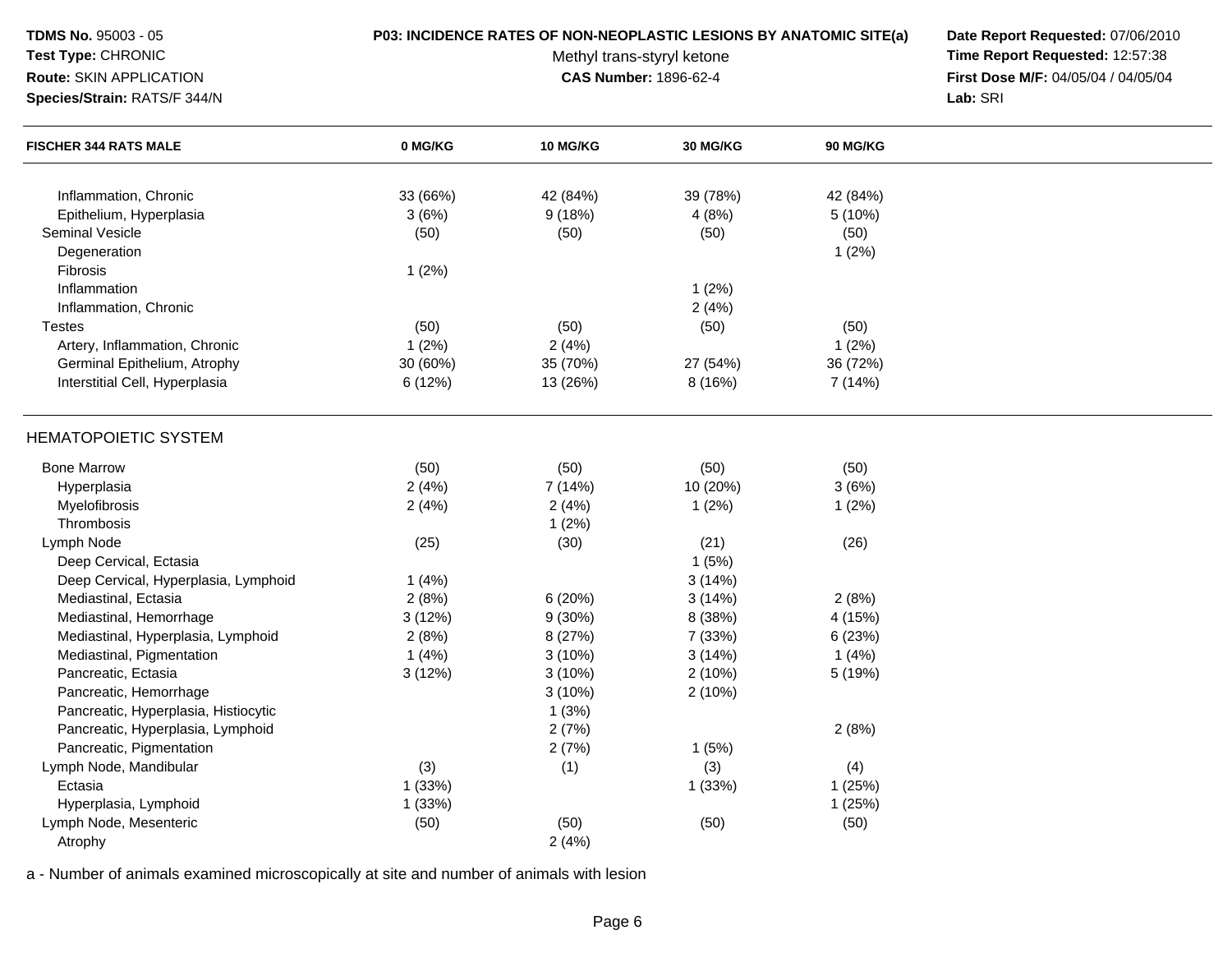# **Test Type:** CHRONIC

### **Route:** SKIN APPLICATION

**Species/Strain:** RATS/F 344/N

#### **P03: INCIDENCE RATES OF NON-NEOPLASTIC LESIONS BY ANATOMIC SITE(a) Date Report Requested:** 07/06/2010

Methyl trans-styryl ketone<br>CAS Number: 1896-62-4

 **Time Report Requested:** 12:57:38 **First Dose M/F:** 04/05/04 / 04/05/04<br>Lab: SRI **Lab:** SRI

| <b>FISCHER 344 RATS MALE</b>                | 0 MG/KG          | 10 MG/KG       | 30 MG/KG       | 90 MG/KG |  |
|---------------------------------------------|------------------|----------------|----------------|----------|--|
| Ectasia                                     |                  |                |                | 5(10%)   |  |
| Hemorrhage                                  | 5 (10%)<br>4(8%) | 2(4%)<br>3(6%) | 3(6%)<br>4(8%) | 8 (16%)  |  |
| Hyperplasia, Histiocytic                    |                  | 1(2%)          |                |          |  |
| Hyperplasia, Lymphoid                       | 3(6%)            | 12 (24%)       | 7 (14%)        | 11 (22%) |  |
| Pigmentation                                | 2(4%)            | 1(2%)          | 1(2%)          |          |  |
| Spleen                                      | (50)             | (50)           | (50)           | (50)     |  |
| <b>Accessory Spleen</b>                     | 1(2%)            | 1(2%)          |                | $1(2\%)$ |  |
| <b>Fibrosis</b>                             | 3(6%)            |                | 3(6%)          | 3(6%)    |  |
| Hematopoietic Cell Proliferation            | 20 (40%)         | 21 (42%)       | 24 (48%)       | 19 (38%) |  |
| Hemorrhage                                  | 1(2%)            |                | 1(2%)          | 1(2%)    |  |
| Necrosis                                    | 3(6%)            | 2(4%)          | 2(4%)          | 2(4%)    |  |
| Pigmentation                                |                  | 3(6%)          | 6 (12%)        | 3(6%)    |  |
| Lymphoid Follicle, Atrophy                  |                  | 1(2%)          | 1(2%)          |          |  |
| Lymphoid Follicle, Hyperplasia              | 1(2%)            | 1(2%)          | 2(4%)          |          |  |
| Thymus                                      | (50)             | (50)           | (46)           | (49)     |  |
| Cyst                                        | 1(2%)            |                |                |          |  |
| Inflammation, Chronic                       |                  |                | 1(2%)          |          |  |
|                                             |                  |                |                |          |  |
| <b>INTEGUMENTARY SYSTEM</b>                 |                  |                |                |          |  |
| Mammary Gland                               | (48)             | (49)           | (48)           | (49)     |  |
| Hyperplasia                                 | 32 (67%)         | 33 (67%)       | 30 (63%)       | 38 (78%) |  |
| Skin                                        | (50)             | (50)           | (50)           | (50)     |  |
| Cyst Epithelial Inclusion                   | 1(2%)            | 1(2%)          |                | 1(2%)    |  |
| Hemorrhage                                  | 1(2%)            |                |                |          |  |
| Hyperkeratosis                              |                  |                |                | 1(2%)    |  |
| Inflammation, Suppurative                   |                  |                | 1(2%)          |          |  |
| Inflammation, Acute                         | 1(2%)            |                |                |          |  |
| Inflammation, Chronic                       |                  | 1(2%)          | 2(4%)          | 2(4%)    |  |
| Ulcer                                       | 15 (30%)         | 12 (24%)       | 17 (34%)       | 22 (44%) |  |
| Control, Hyperkeratosis                     | 5 (10%)          | 1(2%)          | 5 (10%)        | 1(2%)    |  |
| Control Epidermis, Hyperplasia              | 2(4%)            | 4(8%)          | 3(6%)          | 5 (10%)  |  |
| Epidermis, Hyperplasia                      | 15 (30%)         | 14 (28%)       | 18 (36%)       | 24 (48%) |  |
| Epidermis, Site Of Application, Hyperplasia |                  | 3(6%)          | 3(6%)          | 29 (58%) |  |
| Site Of Application, Hyperkeratosis         | 20 (40%)         | 13 (26%)       | 33 (66%)       | 47 (94%) |  |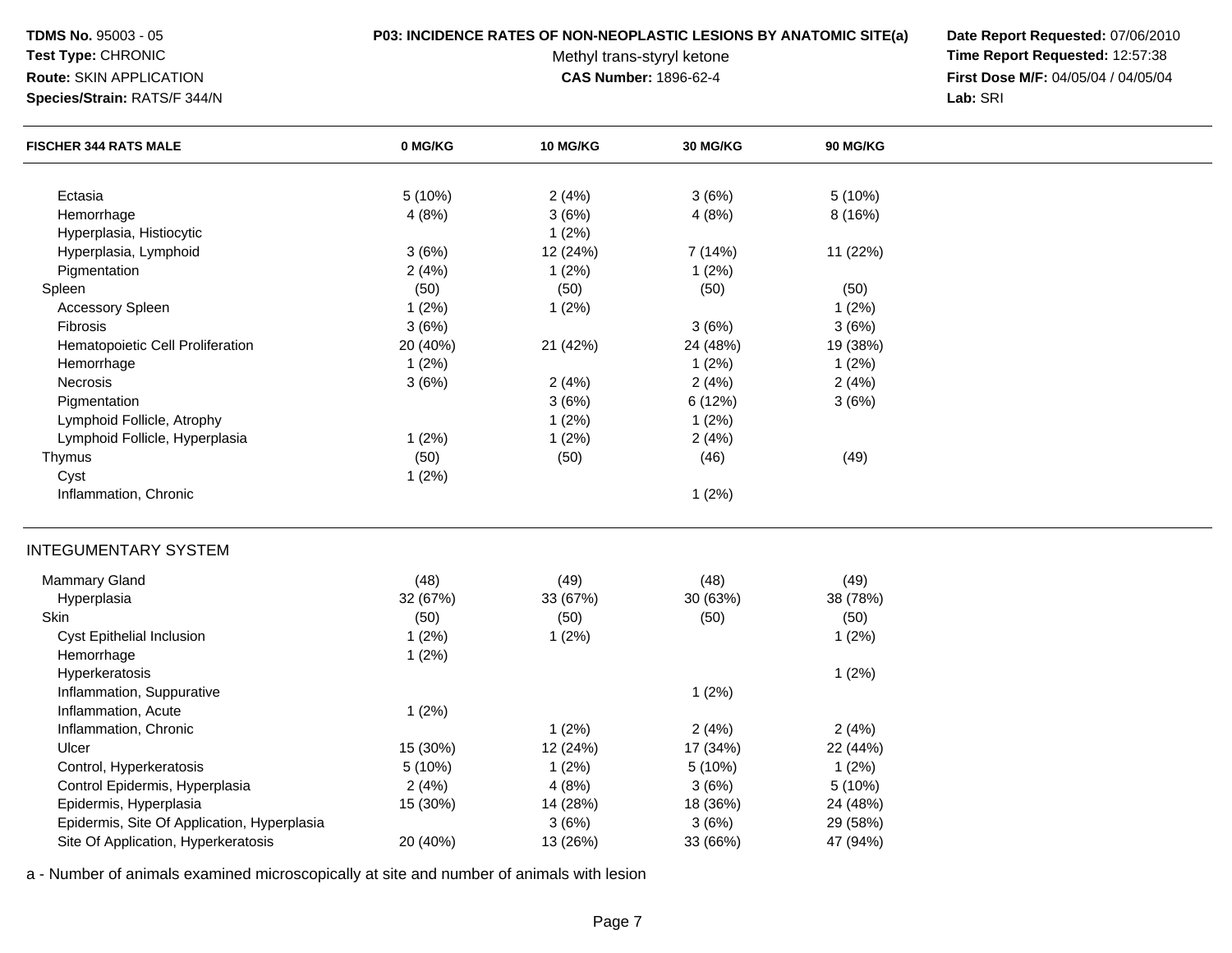| <b>TDMS No. 95003 - 05</b>     |
|--------------------------------|
| <b>Test Type: CHRONIC</b>      |
| <b>Route: SKIN APPLICATION</b> |

# **Species/Strain:** RATS/F 344/N

**P03: INCIDENCE RATES OF NON-NEOPLASTIC LESIONS BY ANATOMIC SITE(a) Date Report Requested:** 07/06/2010

Methyl trans-styryl ketone<br>CAS Number: 1896-62-4

 **Time Report Requested:** 12:57:38 **First Dose M/F:** 04/05/04 / 04/05/04<br>Lab: SRI **Lab:** SRI

| <b>FISCHER 344 RATS MALE</b>                                                   | 0 MG/KG           | 10 MG/KG                  | <b>30 MG/KG</b>                    | <b>90 MG/KG</b>   |  |
|--------------------------------------------------------------------------------|-------------------|---------------------------|------------------------------------|-------------------|--|
| Site Of Application, Inflammation, Chronic                                     |                   |                           |                                    | 1(2%)             |  |
| MUSCULOSKELETAL SYSTEM                                                         |                   |                           |                                    |                   |  |
| <b>Bone</b><br>Fibrous Osteodystrophy                                          | (50)              | (50)<br>1(2%)             | (50)                               | (50)              |  |
| Femur, Osteopetrosis<br><b>Skeletal Muscle</b><br>Atrophy                      | (1)               | (3)                       | 1(2%)<br>(2)<br>1(50%)             | (1)               |  |
| NERVOUS SYSTEM                                                                 |                   |                           |                                    |                   |  |
| <b>Brain</b><br>Compression<br>Fungus<br>Hemorrhage                            | (50)<br>17 (34%)  | (50)<br>19 (38%)<br>4(8%) | (50)<br>20 (40%)<br>1(2%)<br>2(4%) | (50)<br>18 (36%)  |  |
| Necrosis<br>Pigmentation<br>Perivascular, Inflammation, Pyogranulomatous       | 2(4%)             | 1(2%)                     | 1(2%)<br>1(2%)                     |                   |  |
| Spinal Cord                                                                    | (7)               | (4)                       | (4)                                | (3)               |  |
| <b>RESPIRATORY SYSTEM</b>                                                      |                   |                           |                                    |                   |  |
| Lung<br>Edema                                                                  | (50)              | (50)<br>3(6%)             | (50)                               | (50)              |  |
| Foreign Body                                                                   |                   |                           | 1(2%)                              | 1(2%)             |  |
| Hemorrhage<br>Infiltration Cellular, Histiocyte<br>Inflammation, Granulomatous | 2(4%)<br>14 (28%) | 2(4%)<br>15 (30%)         | 1(2%)<br>17 (34%)<br>1(2%)         | 1(2%)<br>22 (44%) |  |
| Inflammation, Chronic<br>Metaplasia, Osseous                                   | 4(8%)             | 13 (26%)<br>2(4%)         | 7(14%)<br>2(4%)                    | 9(18%)<br>4(8%)   |  |
| Alveolar Epithelium, Hyperplasia<br>Nose                                       | (50)              | (49)                      | 4(8%)<br>(50)                      | 8 (16%)<br>(50)   |  |
| Foreign Body                                                                   | 23 (46%)          | 21 (43%)                  | 21 (42%)                           | 24 (48%)          |  |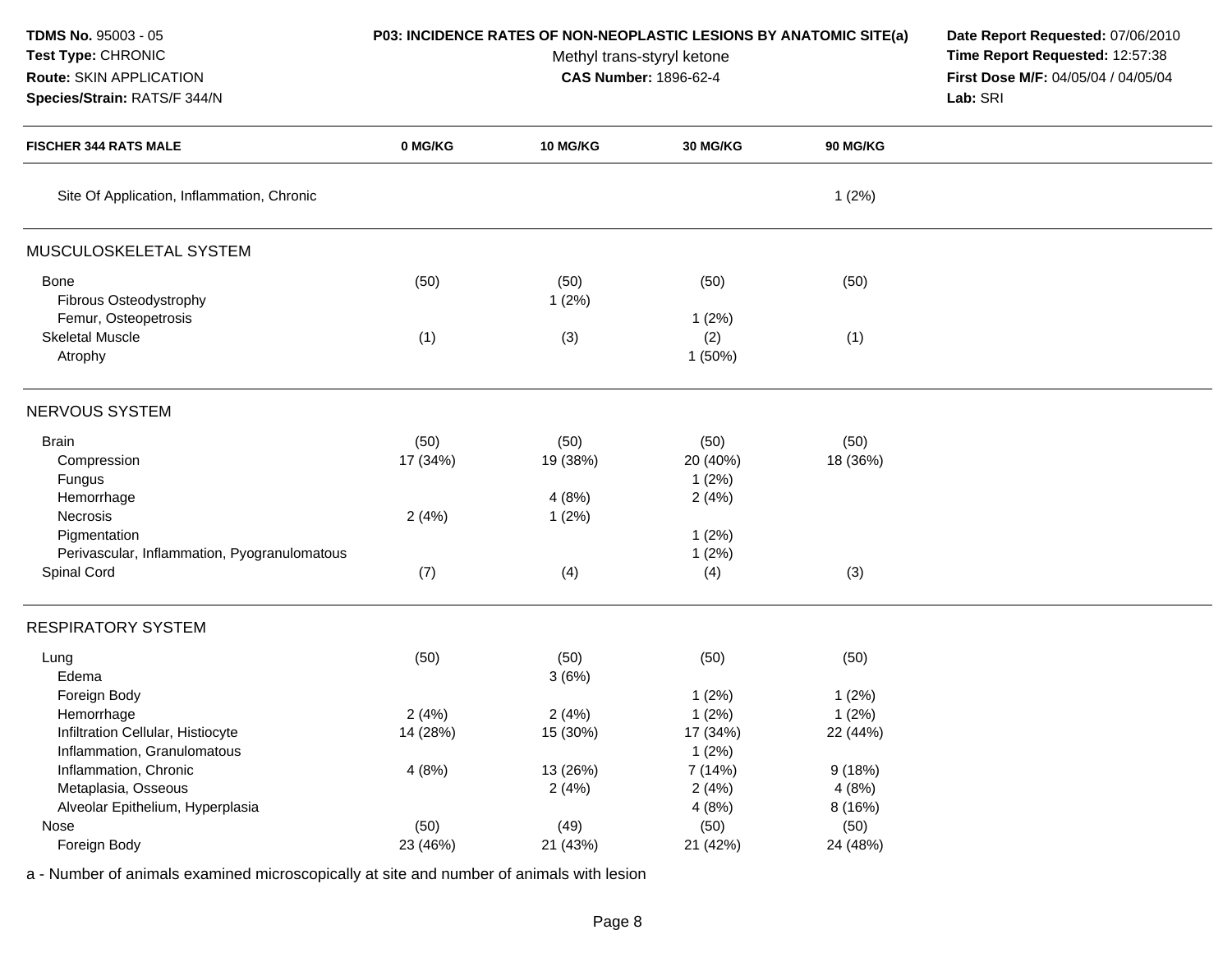| <b>TDMS No. 95003 - 05</b><br>Test Type: CHRONIC<br>Route: SKIN APPLICATION<br>Species/Strain: RATS/F 344/N                                                                   |                                         | P03: INCIDENCE RATES OF NON-NEOPLASTIC LESIONS BY ANATOMIC SITE(a)<br>Methyl trans-styryl ketone<br>CAS Number: 1896-62-4 | Date Report Requested: 07/06/2010<br>Time Report Requested: 12:57:38<br>First Dose M/F: 04/05/04 / 04/05/04<br>Lab: SRI |                                                       |  |
|-------------------------------------------------------------------------------------------------------------------------------------------------------------------------------|-----------------------------------------|---------------------------------------------------------------------------------------------------------------------------|-------------------------------------------------------------------------------------------------------------------------|-------------------------------------------------------|--|
| <b>FISCHER 344 RATS MALE</b>                                                                                                                                                  | 0 MG/KG                                 | 10 MG/KG                                                                                                                  | 30 MG/KG                                                                                                                | <b>90 MG/KG</b>                                       |  |
| Fungus<br>Inflammation, Chronic<br>Olfactory Epithelium, Metaplasia, Respiratory<br>Respiratory Epithelium, Hyperplasia<br>Respiratory Epithelium, Metaplasia,<br>Respiratory | 2(4%)<br>25 (50%)<br>7(14%)<br>19 (38%) | 9(18%)<br>24 (49%)<br>13 (27%)<br>18 (37%)                                                                                | 11 (22%)<br>31 (62%)<br>6 (12%)<br>18 (36%)                                                                             | 12 (24%)<br>30 (60%)<br>12 (24%)<br>23 (46%)<br>1(2%) |  |
| Respiratory Epithelium, Metaplasia, Squamous<br>Turbinate, Necrosis                                                                                                           | 3(6%)<br>1(2%)                          | 7 (14%)                                                                                                                   | 15 (30%)                                                                                                                | 13 (26%)                                              |  |
| SPECIAL SENSES SYSTEM                                                                                                                                                         |                                         |                                                                                                                           |                                                                                                                         |                                                       |  |
| Eye<br>Cataract<br>Inflammation, Acute<br>Inflammation, Chronic<br>Cornea, Hyperplasia                                                                                        | (50)<br>1(2%)                           | (50)<br>1(2%)                                                                                                             | (50)<br>1(2%)<br>1(2%)<br>1(2%)                                                                                         | (50)<br>2(4%)                                         |  |
| Retina, Degeneration<br>Harderian Gland<br>Atrophy                                                                                                                            | 3(6%)<br>(50)                           | (50)<br>1(2%)                                                                                                             | 3(6%)<br>(50)                                                                                                           | 6(12%)<br>(50)                                        |  |
| Hyperplasia, Focal<br>Inflammation, Chronic<br>Zymbal's Gland                                                                                                                 | 1(2%)<br>1(2%)<br>(1)                   | 2(4%)<br>(1)                                                                                                              | 1(2%)<br>1(2%)<br>(2)                                                                                                   | 1(2%)<br>(1)                                          |  |
| <b>URINARY SYSTEM</b>                                                                                                                                                         |                                         |                                                                                                                           |                                                                                                                         |                                                       |  |
| Kidney<br>Cyst<br>Glomerulosclerosis<br>Hydronephrosis<br>Infarct                                                                                                             | (50)<br>1(2%)                           | (50)<br>2(4%)                                                                                                             | (50)<br>2(4%)<br>1(2%)<br>1(2%)                                                                                         | (50)                                                  |  |
| Inflammation, Suppurative<br>Inflammation, Chronic<br>Nephropathy<br>Papilla, Necrosis<br>Renal Tubule, Dilatation                                                            | 19 (38%)<br>44 (88%)                    | 1(2%)<br>14 (28%)<br>47 (94%)                                                                                             | 16 (32%)<br>46 (92%)<br>1(2%)<br>1(2%)                                                                                  | 3(6%)<br>16 (32%)<br>47 (94%)<br>1(2%)                |  |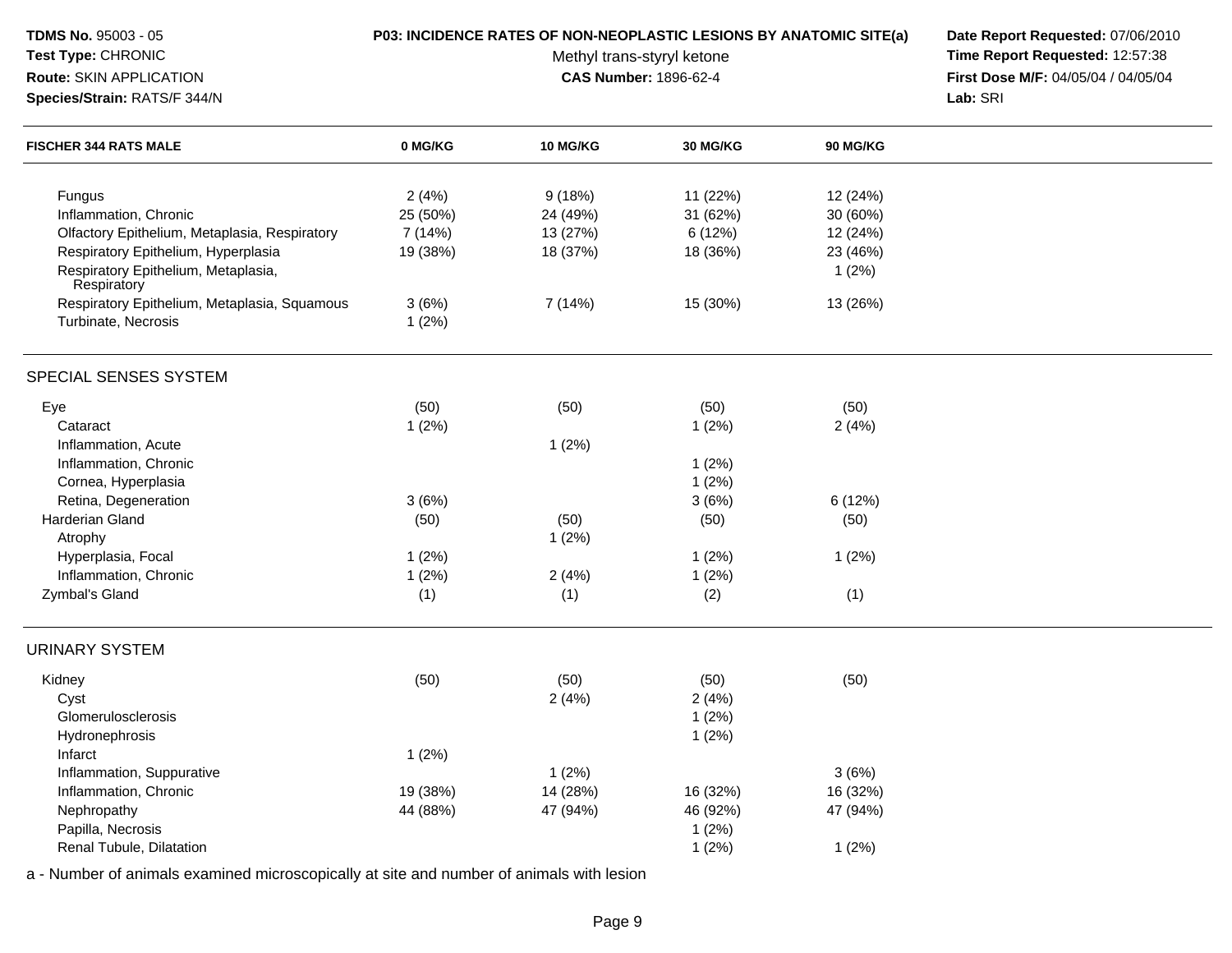**TDMS No.** 95003 - 05**Test Type:** CHRONIC

**Route:** SKIN APPLICATION

**Species/Strain:** RATS/F 344/N

#### **P03: INCIDENCE RATES OF NON-NEOPLASTIC LESIONS BY ANATOMIC SITE(a) Date Report Requested:** 07/06/2010

Methyl trans-styryl ketone<br>CAS Number: 1896-62-4

 **Time Report Requested:** 12:57:38 **First Dose M/F:** 04/05/04 / 04/05/04<br>Lab: SRI **Lab:** SRI

| <b>FISCHER 344 RATS MALE</b>         | 0 MG/KG | <b>10 MG/KG</b> | <b>30 MG/KG</b> | <b>90 MG/KG</b> |  |
|--------------------------------------|---------|-----------------|-----------------|-----------------|--|
| Renal Tubule, Hyperplasia            |         |                 |                 | 1(2%)           |  |
| Renal Tubule, Necrosis               | 1(2%)   | 1(2%)           |                 |                 |  |
| Renal Tubule, Pigmentation           |         |                 |                 | 1(2%)           |  |
| Transitional Epithelium, Hyperplasia |         |                 |                 | 1(2%)           |  |
| Urethra                              | (0)     | (1)             | (1)             | (0)             |  |
| Angiectasis                          |         |                 | $1(100\%)$      |                 |  |
| <b>Urinary Bladder</b>               | (50)    | (50)            | (50)            | (50)            |  |
| Hemorrhage                           |         | 1(2%)           | 1(2%)           |                 |  |
| Inflammation, Suppurative            |         |                 | 1(2%)           |                 |  |
| Inflammation, Chronic                |         | 1(2%)           |                 |                 |  |
| Transitional Epithelium, Hyperplasia |         | 1(2%)           |                 | 1(2%)           |  |

\*\*\* END OF MALE \*\*\*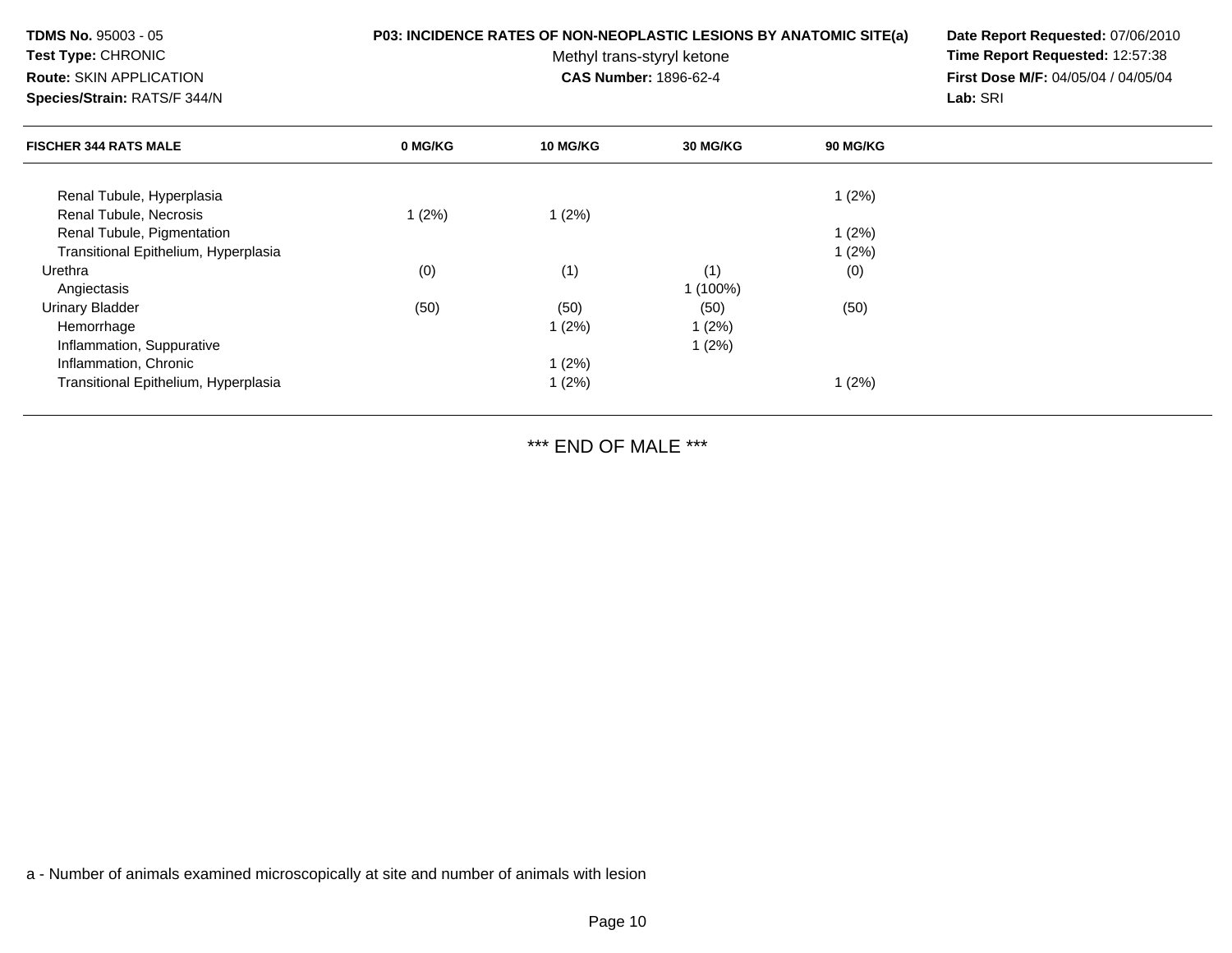#### **Test Type:** CHRONIC**Route:** SKIN APPLICATION

**Species/Strain:** RATS/F 344/N

**P03: INCIDENCE RATES OF NON-NEOPLASTIC LESIONS BY ANATOMIC SITE(a) Date Report Requested:** 07/06/2010

Methyl trans-styryl ketone<br>CAS Number: 1896-62-4

 **Time Report Requested:** 12:57:38 **First Dose M/F:** 04/05/04 / 04/05/04<br>Lab: SRI **Lab:** SRI

| <b>FISCHER 344 RATS FEMALE</b>          | 0 MG/KG  | 10 MG/KG | 30 MG/KG | 90 MG/KG         |  |
|-----------------------------------------|----------|----------|----------|------------------|--|
| <b>Disposition Summary</b>              |          |          |          |                  |  |
|                                         |          |          |          |                  |  |
| <b>Animals Initially In Study</b>       | 50       | 50       | 50       | 50               |  |
| <b>Early Deaths</b>                     |          |          |          |                  |  |
| <b>Moribund Sacrifice</b>               | 10       | 15       | 13       | 15               |  |
| <b>Natural Death</b>                    | 10       | 11       | 10       | $\boldsymbol{9}$ |  |
| <b>Survivors</b>                        |          |          |          |                  |  |
| <b>Terminal Sacrifice</b>               | 30       | 24       | 27       | 26               |  |
| <b>Animals Examined Microscopically</b> | 50       | 50       | 50       | 50               |  |
| <b>ALIMENTARY SYSTEM</b>                |          |          |          |                  |  |
| Intestine Large, Cecum                  | (50)     | (50)     | (50)     | (50)             |  |
| Edema                                   | 2(4%)    | 3(6%)    | 3(6%)    | 1(2%)            |  |
| Intestine Small, Duodenum               | (50)     | (50)     | (50)     | (49)             |  |
| Epithelium, Hyperplasia                 |          |          | 1(2%)    | 2(4%)            |  |
| Intestine Small, Ileum                  | (48)     | (48)     | (49)     | (46)             |  |
| Liver                                   | (50)     | (50)     | (50)     | (50)             |  |
| Angiectasis                             | 1(2%)    | 2(4%)    | 1(2%)    | 1(2%)            |  |
| <b>Basophilic Focus</b>                 | 37 (74%) | 37 (74%) | 38 (76%) | 34 (68%)         |  |
| <b>Clear Cell Focus</b>                 | 6 (12%)  | 10 (20%) | 4(8%)    | 6(12%)           |  |
| Cyst                                    |          |          | 1(2%)    | 1(2%)            |  |
| Degeneration, Cystic                    |          | 1(2%)    |          |                  |  |
| <b>Eosinophilic Focus</b>               | 5 (10%)  | 3(6%)    | 9(18%)   | 6 (12%)          |  |
| Hematopoietic Cell Proliferation        | 2(4%)    | 1(2%)    | 1(2%)    |                  |  |
| Hemorrhage                              |          | 1(2%)    | 1(2%)    |                  |  |
| Hepatodiaphragmatic Nodule              | 9(18%)   | 6 (12%)  | 6 (12%)  | 9(18%)           |  |
| Infiltration Cellular, Mixed Cell       | 6 (12%)  | 7 (14%)  | 9(18%)   | 6(12%)           |  |
| Mineralization                          |          |          |          | 1(2%)            |  |
| <b>Mixed Cell Focus</b>                 | 6 (12%)  | 11 (22%) | 9(18%)   | 5 (10%)          |  |
| Necrosis, Focal                         |          | 2(4%)    | 1(2%)    | 2(4%)            |  |
| Necrosis, Diffuse                       |          | 1(2%)    |          |                  |  |
| Bile Duct, Hyperplasia                  | 5 (10%)  | 6 (12%)  | 7 (14%)  | 6 (12%)          |  |
| Centrilobular, Necrosis                 | 1(2%)    | 3(6%)    | 2(4%)    | 4(8%)            |  |
| Hepatocyte, Hyperplasia, Focal          |          | 3(6%)    | 1(2%)    | 2(4%)            |  |
| Hepatocyte, Vacuolization Cytoplasmic   | 6 (12%)  | 6 (12%)  | 4(8%)    | 4(8%)            |  |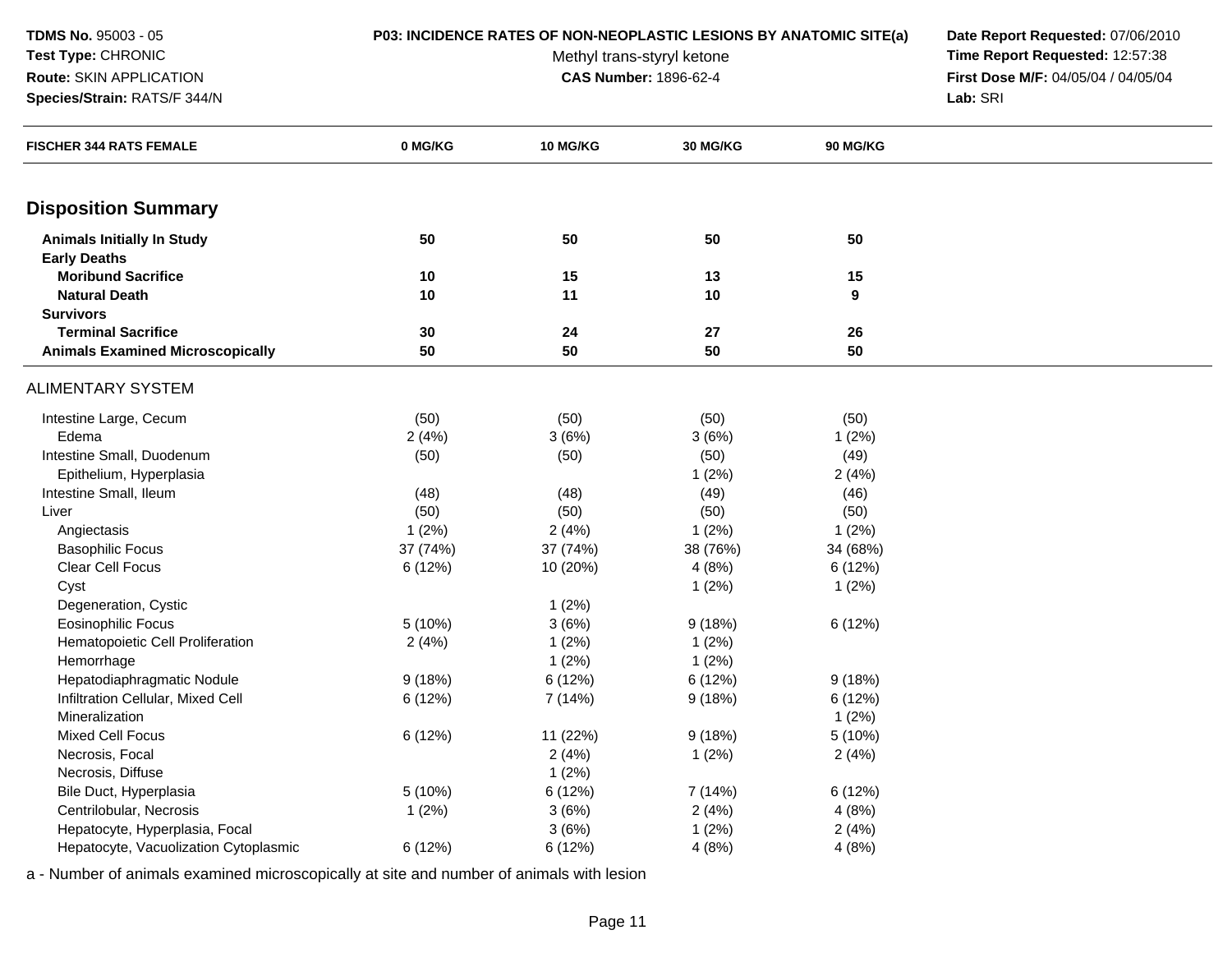#### **Test Type:** CHRONIC

## **Route:** SKIN APPLICATION

**Species/Strain:** RATS/F 344/N

#### **P03: INCIDENCE RATES OF NON-NEOPLASTIC LESIONS BY ANATOMIC SITE(a) Date Report Requested:** 07/06/2010

Methyl trans-styryl ketone<br>CAS Number: 1896-62-4

 **Time Report Requested:** 12:57:38 **First Dose M/F:** 04/05/04 / 04/05/04<br>Lab: SRI **Lab:** SRI

| <b>FISCHER 344 RATS FEMALE</b>                          | 0 MG/KG  | 10 MG/KG       | 30 MG/KG | 90 MG/KG |  |
|---------------------------------------------------------|----------|----------------|----------|----------|--|
|                                                         |          |                |          |          |  |
| Kupffer Cell, Hyperplasia<br>Kupffer Cell, Pigmentation | 1(2%)    | 1(2%)<br>1(2%) |          | 1(2%)    |  |
| Mesentery                                               | (23)     | (18)           | (23)     | (25)     |  |
| <b>Accessory Spleen</b>                                 |          |                | 4 (17%)  | 3(12%)   |  |
| Fibrosis                                                | 1(4%)    |                |          |          |  |
| Hemorrhage                                              | 1(4%)    |                |          |          |  |
| Fat, Necrosis                                           | 22 (96%) | 17 (94%)       | 21 (91%) | 20 (80%) |  |
| Pancreas                                                | (49)     | (50)           | (50)     | (49)     |  |
| Atrophy                                                 | 14 (29%) | 8 (16%)        | 13 (26%) | 20 (41%) |  |
| Cyst                                                    | 13 (27%) | 16 (32%)       | 15 (30%) | 30 (61%) |  |
| Necrosis                                                |          |                | 1(2%)    |          |  |
| Acinus, Cytoplasmic Alteration                          | 2(4%)    | 2(4%)          | 1(2%)    | 2(4%)    |  |
| Acinus, Hyperplasia, Focal                              |          | 1(2%)          |          |          |  |
| <b>Salivary Glands</b>                                  | (50)     | (50)           | (50)     | (50)     |  |
| Atrophy                                                 | 3(6%)    | 2(4%)          | 2(4%)    | 2(4%)    |  |
| Cyst                                                    | 1(2%)    |                |          |          |  |
| Stomach, Forestomach                                    | (50)     | (50)           | (50)     | (50)     |  |
| Edema                                                   | 3(6%)    | 5 (10%)        | 2(4%)    | 1(2%)    |  |
| Hyperplasia                                             |          | 1(2%)          |          |          |  |
| Inflammation, Chronic Active                            | 3(6%)    | 2(4%)          | 2(4%)    |          |  |
| Perforation                                             |          |                |          | 1(2%)    |  |
| Ulcer                                                   | 4(8%)    | 8 (16%)        | 3(6%)    | 4(8%)    |  |
| Epithelium, Hyperplasia                                 | 9(18%)   | 3(6%)          | 5 (10%)  | 7 (14%)  |  |
| Stomach, Glandular                                      | (50)     | (50)           | (50)     | (50)     |  |
| Edema                                                   | 1(2%)    | 2(4%)          |          | 1(2%)    |  |
| Erosion                                                 | 2(4%)    | 4(8%)          | 3(6%)    | 5 (10%)  |  |
| Ulcer                                                   | 1(2%)    | 1(2%)          | 1(2%)    | 1(2%)    |  |
| Tongue                                                  | (0)      | (0)            | (1)      | (3)      |  |
| Epithelium, Hyperplasia                                 |          |                | 1 (100%) | 2(67%)   |  |
| <b>CARDIOVASCULAR SYSTEM</b>                            |          |                |          |          |  |
| Heart                                                   | (50)     | (50)           | (50)     | (50)     |  |
| Cardiomyopathy                                          | 36 (72%) | 35 (70%)       | 35 (70%) | 35 (70%) |  |
| Thrombosis                                              |          | 3(6%)          |          | 1(2%)    |  |
|                                                         |          |                |          |          |  |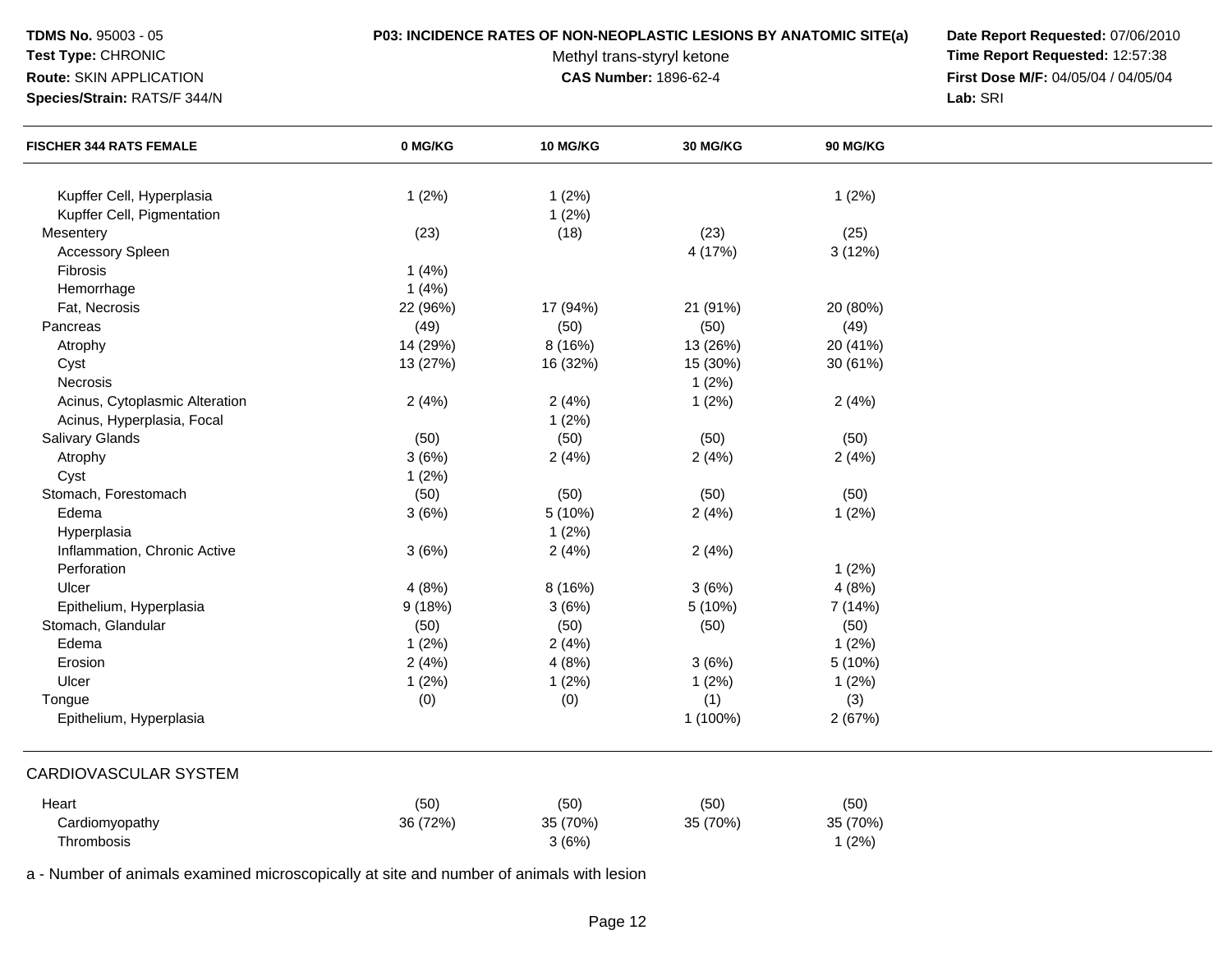## **Test Type:** CHRONIC**Route:** SKIN APPLICATION

**Species/Strain:** RATS/F 344/N

Methyl trans-styryl ketone<br>CAS Number: 1896-62-4

 **P03: INCIDENCE RATES OF NON-NEOPLASTIC LESIONS BY ANATOMIC SITE(a) Date Report Requested:** 07/06/2010 **Time Report Requested:** 12:57:38 **First Dose M/F:** 04/05/04 / 04/05/04<br>Lab: SRI **Lab:** SRI

| <b>FISCHER 344 RATS FEMALE</b>                                                           | 0 MG/KG  | <b>10 MG/KG</b> | <b>30 MG/KG</b> | <b>90 MG/KG</b> |  |
|------------------------------------------------------------------------------------------|----------|-----------------|-----------------|-----------------|--|
|                                                                                          |          |                 |                 |                 |  |
| <b>ENDOCRINE SYSTEM</b>                                                                  |          |                 |                 |                 |  |
| <b>Adrenal Cortex</b>                                                                    | (50)     | (50)            | (50)            | (50)            |  |
| <b>Accessory Adrenal Cortical Nodule</b>                                                 | 10 (20%) | 19 (38%)        | 16 (32%)        | 24 (48%)        |  |
| Angiectasis                                                                              |          |                 | 1(2%)           |                 |  |
| Atrophy                                                                                  |          | 1(2%)           |                 |                 |  |
| Degeneration, Fatty                                                                      | 17 (34%) | 22 (44%)        | 25 (50%)        | 16 (32%)        |  |
| Hyperplasia, Focal                                                                       | 5(10%)   | 7 (14%)         | 8 (16%)         | 5 (10%)         |  |
| Hypertrophy, Focal                                                                       | 12 (24%) | 11 (22%)        | 10 (20%)        | 6 (12%)         |  |
| Necrosis                                                                                 |          |                 | 1(2%)           |                 |  |
| Adrenal Medulla                                                                          | (49)     | (49)            | (47)            | (49)            |  |
| Hyperplasia                                                                              | 5 (10%)  | 3(6%)           |                 | 3(6%)           |  |
| Islets, Pancreatic                                                                       | (49)     | (50)            | (50)            | (49)            |  |
| Hyperplasia                                                                              |          | 2(4%)           |                 |                 |  |
| Parathyroid Gland                                                                        | (50)     | (50)            | (49)            | (44)            |  |
| <b>Pituitary Gland</b>                                                                   | (50)     | (50)            | (50)            | (50)            |  |
| Pigmentation                                                                             |          |                 | 2(4%)           |                 |  |
| Pars Distalis, Angiectasis                                                               | 7 (14%)  | 2(4%)           | 9(18%)          | 8 (16%)         |  |
| Pars Distalis, Cyst                                                                      | 22 (44%) | 14 (28%)        | 20 (40%)        | 16 (32%)        |  |
| Pars Distalis, Cytoplasmic Alteration, Focal                                             |          | 1(2%)           |                 | 1(2%)           |  |
| Pars Distalis, Hyperplasia, Focal                                                        | 10 (20%) | 4(8%)           | 11 (22%)        | 9(18%)          |  |
| Pars Distalis, Pigmentation                                                              |          |                 |                 | 1(2%)           |  |
| Pars Intermedia, Angiectasis                                                             | 1(2%)    | 1(2%)           | 2(4%)           | 2(4%)           |  |
| Pars Intermedia, Cyst                                                                    | 1(2%)    | 2(4%)           | 1(2%)           | 4(8%)           |  |
| Pars Intermedia, Hyperplasia, Focal                                                      | 1(2%)    |                 | 1(2%)           |                 |  |
| <b>Thyroid Gland</b>                                                                     | (50)     | (50)            | (49)            | (50)            |  |
| Ultimobranchial Cyst                                                                     | 1(2%)    |                 | 3(6%)           | 1(2%)           |  |
| C-cell, Hyperplasia                                                                      | 12 (24%) | 10 (20%)        | 5 (10%)         | 10 (20%)        |  |
| Follicle, Cyst                                                                           |          | 2(4%)           |                 |                 |  |
| Follicular Cell, Hyperplasia                                                             |          | 1(2%)           |                 |                 |  |
| <b>GENERAL BODY SYSTEM</b>                                                               |          |                 |                 |                 |  |
| <b>Tissue NOS</b>                                                                        | (1)      | (1)             | (0)             | (0)             |  |
| a - Number of animals examined microscopically at site and number of animals with lesion |          |                 |                 |                 |  |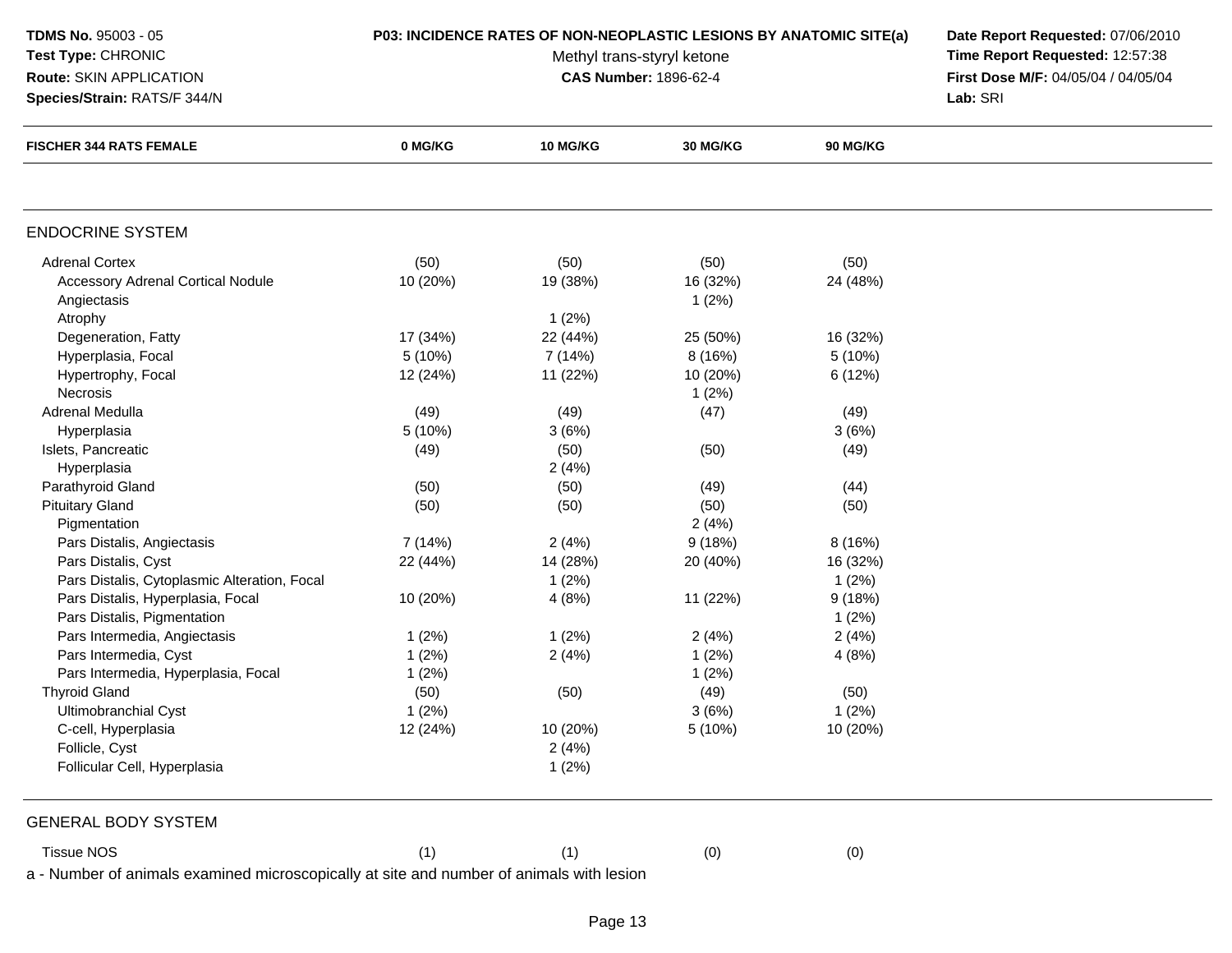#### **Test Type:** CHRONIC**Route:** SKIN APPLICATION

**Species/Strain:** RATS/F 344/N

#### **P03: INCIDENCE RATES OF NON-NEOPLASTIC LESIONS BY ANATOMIC SITE(a) Date Report Requested:** 07/06/2010

Methyl trans-styryl ketone<br>CAS Number: 1896-62-4

 **Time Report Requested:** 12:57:38 **First Dose M/F:** 04/05/04 / 04/05/04<br>Lab: SRI **Lab:** SRI

| <b>FISCHER 344 RATS FEMALE</b>       | 0 MG/KG  | <b>10 MG/KG</b> | 30 MG/KG | 90 MG/KG  |  |
|--------------------------------------|----------|-----------------|----------|-----------|--|
|                                      |          |                 |          |           |  |
| <b>GENITAL SYSTEM</b>                |          |                 |          |           |  |
| <b>Clitoral Gland</b>                | (50)     | (50)            | (50)     | (50)      |  |
| Cyst                                 | 6(12%)   | 2(4%)           | 1(2%)    | 3(6%)     |  |
| Hyperplasia                          | 3(6%)    | 1(2%)           | 2(4%)    | 3(6%)     |  |
| Inflammation, Chronic                | 9(18%)   | 5 (10%)         | 5 (10%)  | 5 (10%)   |  |
| Ovary                                | (50)     | (50)            | (48)     | (50)      |  |
| Cyst                                 | 10 (20%) | 7 (14%)         | 2(4%)    | 5 (10%)   |  |
| Interstitial Cell, Hyperplasia       | 1(2%)    |                 |          |           |  |
| <b>Uterus</b>                        | (50)     | (50)            | (49)     | (50)      |  |
| Hyperplasia, Cystic                  | 5(10%)   | 4(8%)           | 9(18%)   | 4(8%)     |  |
| Vagina                               | (6)      | (6)             | (7)      | (10)      |  |
| Cyst                                 |          | 1(17%)          |          | $1(10\%)$ |  |
| <b>HEMATOPOIETIC SYSTEM</b>          |          |                 |          |           |  |
| <b>Bone Marrow</b>                   | (50)     | (50)            | (50)     | (50)      |  |
| Angiectasis                          |          | $1(2\%)$        |          |           |  |
| Hyperplasia                          | 3(6%)    | 6 (12%)         | 4(8%)    | 6 (12%)   |  |
| Infiltration Cellular, Histiocyte    | 1(2%)    | 1(2%)           |          |           |  |
| Myelofibrosis                        |          | 1(2%)           | 1(2%)    |           |  |
| Lymph Node                           | (16)     | (13)            | (14)     | (12)      |  |
| Bronchial, Hyperplasia, Lymphoid     | 1(6%)    |                 |          |           |  |
| Deep Cervical, Hemorrhage            |          | 1(8%)           |          | 1(8%)     |  |
| Deep Cervical, Pigmentation          |          | 1(8%)           |          |           |  |
| Mediastinal, Ectasia                 | 1(6%)    | 1(8%)           | 2(14%)   |           |  |
| Mediastinal, Hemorrhage              | 1(6%)    | 6 (46%)         | 7 (50%)  | 4 (33%)   |  |
| Mediastinal, Hyperplasia, Lymphoid   | 5 (31%)  | 5 (38%)         | 3(21%)   | 4 (33%)   |  |
| Mediastinal, Pigmentation            | 5 (31%)  | 8 (62%)         | 6 (43%)  | 4 (33%)   |  |
| Pancreatic, Ectasia                  | 1(6%)    | 1(8%)           |          |           |  |
| Pancreatic, Hemorrhage               |          | 1(8%)           | 1(7%)    | 2(17%)    |  |
| Pancreatic, Hyperplasia, Histiocytic |          | 1(8%)           |          |           |  |
| Pancreatic, Pigmentation             | 1(6%)    | 2(15%)          | 1(7%)    |           |  |
| Lymph Node, Mandibular               | (3)      | (2)             | (3)      | (3)       |  |
|                                      |          |                 |          |           |  |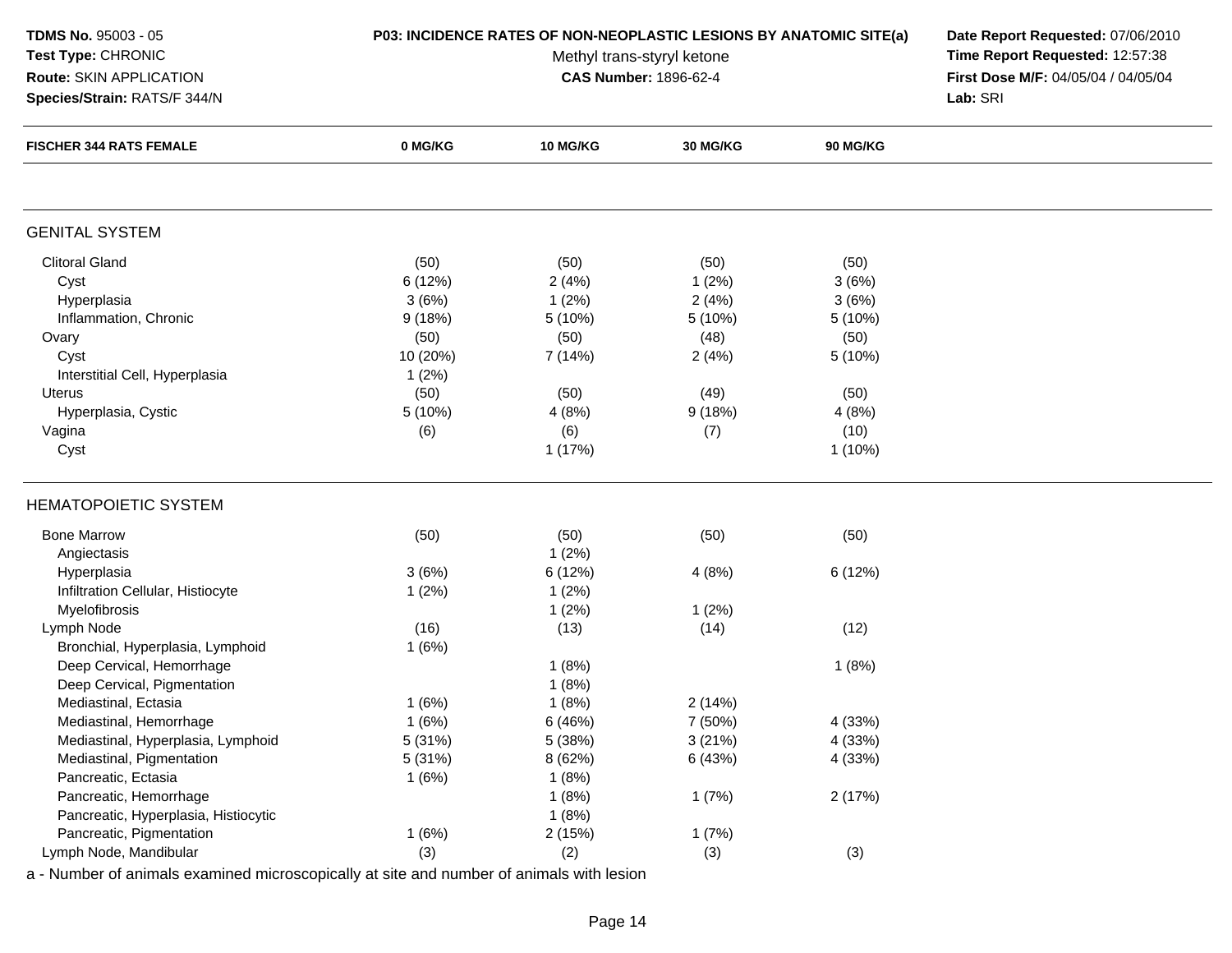## **Test Type:** CHRONIC

#### **P03: INCIDENCE RATES OF NON-NEOPLASTIC LESIONS BY ANATOMIC SITE(a) Date Report Requested:** 07/06/2010

**Route:** SKIN APPLICATION

**Species/Strain:** RATS/F 344/N

Methyl trans-styryl ketone<br>CAS Number: 1896-62-4

 **Time Report Requested:** 12:57:38 **First Dose M/F:** 04/05/04 / 04/05/04<br>Lab: SRI **Lab:** SRI

| <b>FISCHER 344 RATS FEMALE</b>    | 0 MG/KG  | 10 MG/KG | 30 MG/KG | 90 MG/KG |  |
|-----------------------------------|----------|----------|----------|----------|--|
| Ectasia                           |          | 1(50%)   |          |          |  |
| Hemorrhage                        |          | 1 (50%)  |          |          |  |
| Hyperplasia, Lymphoid             |          | 1 (50%)  |          |          |  |
| Lymph Node, Mesenteric            | (50)     | (49)     | (50)     | (50)     |  |
| Atrophy                           | 1(2%)    |          | 1(2%)    | 3(6%)    |  |
| Ectasia                           |          | 1(2%)    | 2(4%)    |          |  |
| Hemorrhage                        | 4(8%)    | 5 (10%)  | 9(18%)   | 8 (16%)  |  |
| Hyperplasia, Histiocytic          | 1(2%)    | 1(2%)    |          |          |  |
| Hyperplasia, Lymphoid             | 11 (22%) | 12 (24%) | 13 (26%) | 19 (38%) |  |
| Pigmentation                      | 6(12%)   | 3(6%)    | 2(4%)    | 6 (12%)  |  |
| Spleen                            | (50)     | (50)     | (50)     | (50)     |  |
| Congestion                        |          |          | 1(2%)    |          |  |
| Fibrosis                          | 1(2%)    |          | 1(2%)    | 1(2%)    |  |
| Hematopoietic Cell Proliferation  | 33 (66%) | 34 (68%) | 29 (58%) | 29 (58%) |  |
| Hemorrhage                        | 1(2%)    |          |          | 2(4%)    |  |
| Infiltration Cellular, Mixed Cell |          |          | 1(2%)    | 1(2%)    |  |
| Metaplasia, Osseous               |          |          | 1(2%)    |          |  |
| Necrosis                          | 2(4%)    | 1(2%)    |          | 1(2%)    |  |
| Pigmentation                      | 15 (30%) | 12 (24%) | 10 (20%) | 15 (30%) |  |
| Lymphoid Follicle, Atrophy        |          |          |          | 3(6%)    |  |
| Lymphoid Follicle, Hyperplasia    |          |          |          | 2(4%)    |  |
| Thymus                            | (50)     | (49)     | (47)     | (47)     |  |
| Atrophy                           |          | 1(2%)    | 1(2%)    | 1(2%)    |  |
| Cyst                              |          |          | 2(4%)    | 1(2%)    |  |
| <b>INTEGUMENTARY SYSTEM</b>       |          |          |          |          |  |
| <b>Mammary Gland</b>              | (50)     | (50)     | (50)     | (50)     |  |
| Hyperplasia                       | 48 (96%) | 48 (96%) | 47 (94%) | 46 (92%) |  |
| Inflammation, Chronic             |          | 2(4%)    |          |          |  |
| Skin                              | (50)     | (50)     | (50)     | (50)     |  |
| Cyst Epithelial Inclusion         | 1(2%)    |          |          |          |  |
| Hyperkeratosis                    | 1(2%)    | 1(2%)    |          |          |  |
| Inflammation, Chronic             | 5 (10%)  | 1(2%)    | 3(6%)    |          |  |
| Ulcer                             | 3(6%)    | 4(8%)    | 3(6%)    | 4(8%)    |  |
|                                   |          |          |          |          |  |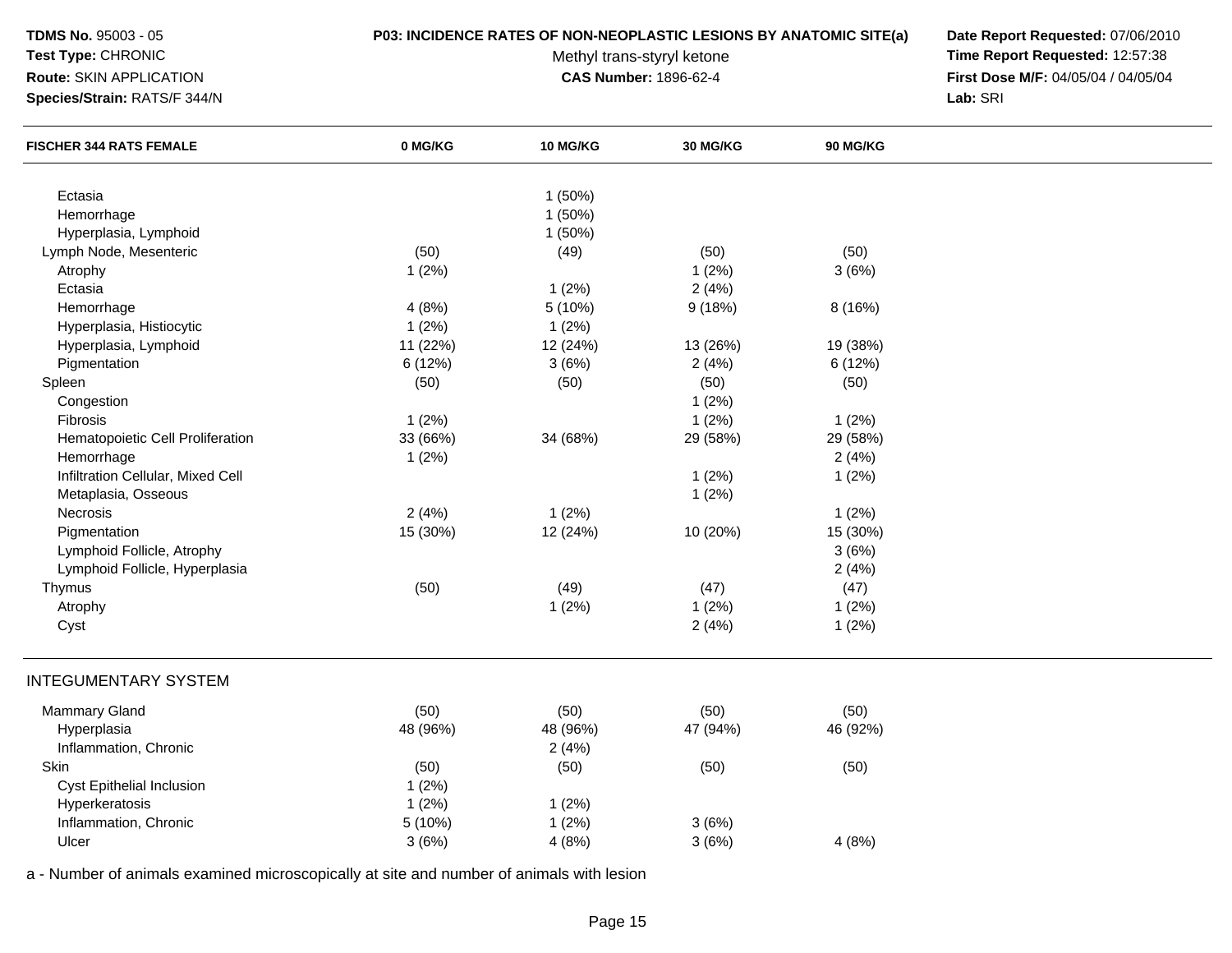| <b>TDMS No. 95003 - 05</b><br>Test Type: CHRONIC<br>Route: SKIN APPLICATION<br>Species/Strain: RATS/F 344/N |                 | <b>P03: INCIDENCE RATES OF NON-NEOPLASTIC LESIONS BY ANATOMIC SITE(a)</b><br>Methyl trans-styryl ketone<br><b>CAS Number: 1896-62-4</b> | Date Report Requested: 07/06/2010<br>Time Report Requested: 12:57:38<br>First Dose M/F: 04/05/04 / 04/05/04<br>Lab: SRI |          |  |
|-------------------------------------------------------------------------------------------------------------|-----------------|-----------------------------------------------------------------------------------------------------------------------------------------|-------------------------------------------------------------------------------------------------------------------------|----------|--|
| <b>FISCHER 344 RATS FEMALE</b>                                                                              | 0 MG/KG         | <b>10 MG/KG</b>                                                                                                                         | 30 MG/KG                                                                                                                | 90 MG/KG |  |
| Control, Hyperkeratosis<br>Control, Epidermis, Hyperplasia                                                  | 6(12%)<br>1(2%) | 5 (10%)                                                                                                                                 |                                                                                                                         | 3(6%)    |  |
| Control Epidermis, Hyperplasia                                                                              | 5 (10%)         | 4(8%)                                                                                                                                   | 3(6%)                                                                                                                   | 5 (10%)  |  |
| Epidermis, Hyperplasia                                                                                      | 10 (20%)        | 5 (10%)                                                                                                                                 | 6 (12%)                                                                                                                 | 4(8%)    |  |
| Epidermis, Ulcer                                                                                            | 1(2%)           |                                                                                                                                         |                                                                                                                         |          |  |
| Epidermis, Site Of Application, Hyperplasia                                                                 | 1(2%)           | 1(2%)                                                                                                                                   | 5 (10%)                                                                                                                 | 39 (78%) |  |
| Site Of Application, Hyperkeratosis                                                                         | 9(18%)          | 11 (22%)                                                                                                                                | 20 (40%)                                                                                                                | 47 (94%) |  |
| MUSCULOSKELETAL SYSTEM                                                                                      |                 |                                                                                                                                         |                                                                                                                         |          |  |
| <b>Bone</b>                                                                                                 | (50)            | (50)                                                                                                                                    | (50)                                                                                                                    | (50)     |  |
| Fibrous Osteodystrophy                                                                                      |                 |                                                                                                                                         |                                                                                                                         | 1(2%)    |  |
| Femur, Osteopetrosis                                                                                        |                 | 2(4%)                                                                                                                                   | 1(2%)                                                                                                                   |          |  |
| <b>Skeletal Muscle</b>                                                                                      | (1)             | (1)                                                                                                                                     | (1)                                                                                                                     | (0)      |  |
| NERVOUS SYSTEM                                                                                              |                 |                                                                                                                                         |                                                                                                                         |          |  |
| <b>Brain</b>                                                                                                | (50)            | (50)                                                                                                                                    | (50)                                                                                                                    | (50)     |  |
| Compression                                                                                                 | 21 (42%)        | 28 (56%)                                                                                                                                | 15 (30%)                                                                                                                | 17 (34%) |  |
| Hemorrhage                                                                                                  | 8(16%)          | 3(6%)                                                                                                                                   | 2(4%)                                                                                                                   | 2(4%)    |  |
| Necrosis                                                                                                    | 1(2%)           | 3(6%)                                                                                                                                   | 1(2%)                                                                                                                   | 2(4%)    |  |
| Spinal Cord                                                                                                 | (1)             | (3)                                                                                                                                     | (2)                                                                                                                     | (3)      |  |
| Atrophy                                                                                                     |                 | 1(33%)                                                                                                                                  |                                                                                                                         |          |  |
| <b>RESPIRATORY SYSTEM</b>                                                                                   |                 |                                                                                                                                         |                                                                                                                         |          |  |
| Lung                                                                                                        | (50)            | (50)                                                                                                                                    | (50)                                                                                                                    | (50)     |  |
| Edema                                                                                                       |                 | 1(2%)                                                                                                                                   |                                                                                                                         |          |  |
| Foreign Body                                                                                                |                 |                                                                                                                                         |                                                                                                                         | 1(2%)    |  |
| Hemorrhage                                                                                                  | 7 (14%)         | 4(8%)                                                                                                                                   | 3(6%)                                                                                                                   | 7 (14%)  |  |
| Infiltration Cellular, Histiocyte                                                                           | 14 (28%)        | 16 (32%)                                                                                                                                | 19 (38%)                                                                                                                | 22 (44%) |  |
| Inflammation, Chronic                                                                                       | 10 (20%)        | 8 (16%)                                                                                                                                 | 12 (24%)                                                                                                                | 7 (14%)  |  |
| Metaplasia, Osseous                                                                                         | 1(2%)           | 3(6%)                                                                                                                                   |                                                                                                                         | 3(6%)    |  |
| Pigmentation                                                                                                | 4(8%)           | 4(8%)                                                                                                                                   | 8(16%)                                                                                                                  | 4(8%)    |  |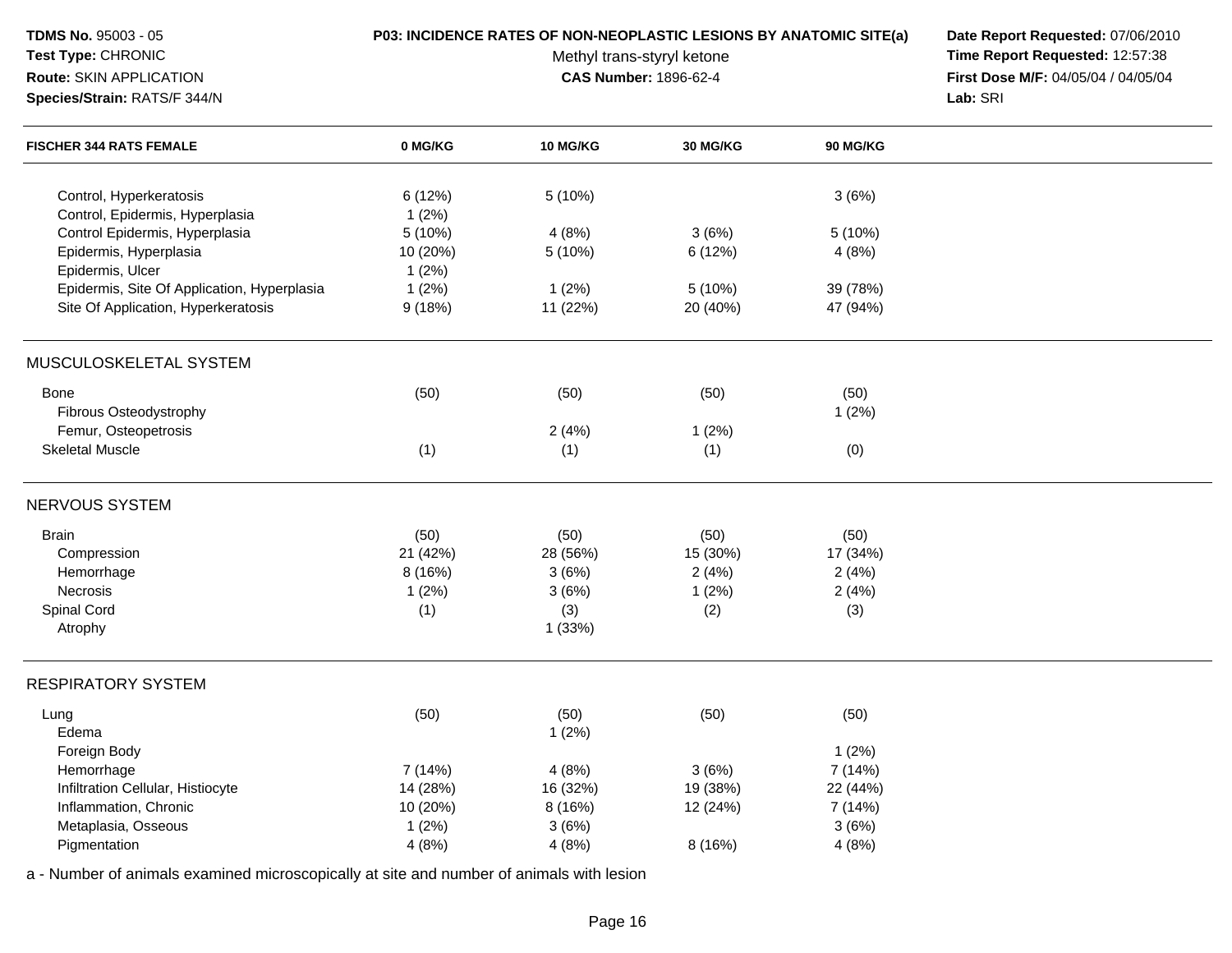**TDMS No.** 95003 - 05**Test Type:** CHRONIC

**Route:** SKIN APPLICATION

**Species/Strain:** RATS/F 344/N

# **P03: INCIDENCE RATES OF NON-NEOPLASTIC LESIONS BY ANATOMIC SITE(a) Date Report Requested:** 07/06/2010

Methyl trans-styryl ketone<br>CAS Number: 1896-62-4

 **Time Report Requested:** 12:57:38 **First Dose M/F:** 04/05/04 / 04/05/04<br>Lab: SRI **Lab:** SRI

| <b>FISCHER 344 RATS FEMALE</b>                | 0 MG/KG  | 10 MG/KG | <b>30 MG/KG</b> | 90 MG/KG |  |
|-----------------------------------------------|----------|----------|-----------------|----------|--|
| Alveolar Epithelium, Hyperplasia              | 5(10%)   | 1(2%)    | 6 (12%)         | 4(8%)    |  |
| Bronchiole, Hyperplasia                       |          |          |                 | 1(2%)    |  |
| Serosa, Hyperplasia                           | 1(2%)    |          |                 | 1(2%)    |  |
| Nose                                          | (48)     | (50)     | (50)            | (50)     |  |
| Foreign Body                                  | 2(4%)    | 1(2%)    | 5 (10%)         | 3(6%)    |  |
| Inflammation, Chronic                         | 8 (17%)  | 1(2%)    | 4(8%)           | 9(18%)   |  |
| Olfactory Epithelium, Metaplasia, Respiratory | 2(4%)    |          |                 | 2(4%)    |  |
| Respiratory Epithelium, Hyperplasia           | 5 (10%)  |          | 3(6%)           | 4(8%)    |  |
| Respiratory Epithelium, Metaplasia, Squamous  | 1(2%)    |          | 2(4%)           |          |  |
| SPECIAL SENSES SYSTEM                         |          |          |                 |          |  |
| Eye                                           | (50)     | (50)     | (50)            | (49)     |  |
| Cataract                                      | 2(4%)    | 3(6%)    | 3(6%)           | 3(6%)    |  |
| Inflammation, Acute                           |          | 1(2%)    |                 |          |  |
| Inflammation, Chronic Active                  |          | 1(2%)    |                 |          |  |
| Retina, Degeneration                          | 4(8%)    | 4(8%)    | 4(8%)           | 4(8%)    |  |
| Harderian Gland                               | (50)     | (50)     | (50)            | (50)     |  |
| Atrophy                                       | 1(2%)    | 1(2%)    | 1(2%)           |          |  |
| Hyperplasia, Focal                            | 2(4%)    | 2(4%)    |                 |          |  |
| Inflammation, Chronic                         |          | 1(2%)    | 1(2%)           | 1(2%)    |  |
| <b>URINARY SYSTEM</b>                         |          |          |                 |          |  |
| Kidney                                        | (50)     | (50)     | (50)            | (50)     |  |
| Cyst                                          |          | 1(2%)    | 2(4%)           | 1(2%)    |  |
| Infarct                                       |          |          | 2(4%)           |          |  |
| Inflammation, Chronic                         | 4(8%)    | 6 (12%)  | 6(12%)          | 3(6%)    |  |
| Inflammation, Chronic Active                  |          | 1(2%)    |                 |          |  |
| Metaplasia, Lipocyte                          | 1(2%)    |          |                 |          |  |
| Nephropathy                                   | 45 (90%) | 41 (82%) | 43 (86%)        | 40 (80%) |  |
| Renal Tubule, Accumulation, Hyaline Droplet   | 1(2%)    | 2(4%)    | 3(6%)           | 2(4%)    |  |
| Renal Tubule, Dilatation                      | 1(2%)    |          |                 | 1(2%)    |  |
| Renal Tubule, Hyperplasia                     |          |          |                 | 1(2%)    |  |
| Renal Tubule, Pigmentation                    | 1(2%)    | 1(2%)    | 2(4%)           | 2(4%)    |  |